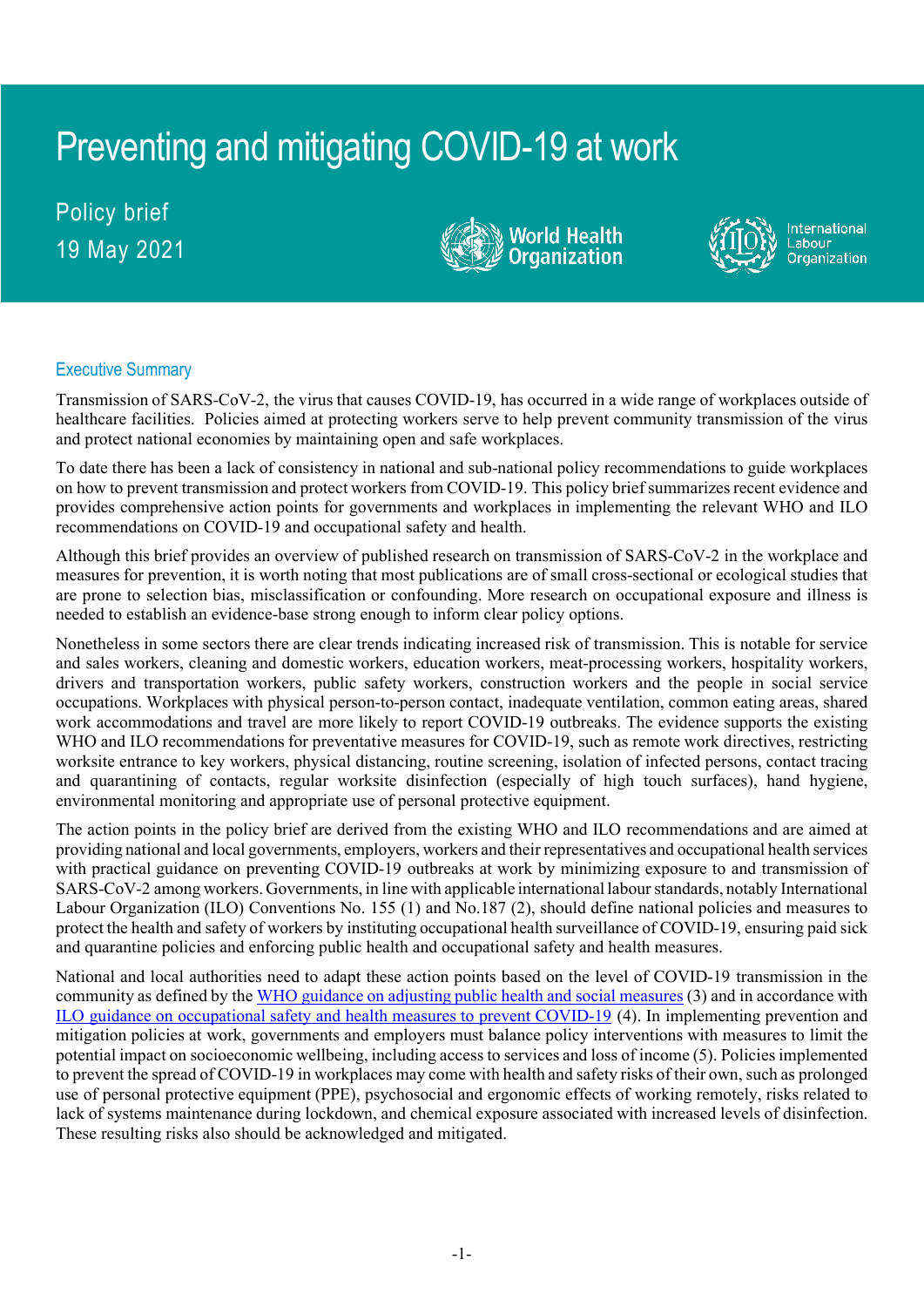#### Part 1. Overview

#### **1.1 Aim of the document**

The aim of this policy brief is to provide practical guidance for national and local authorities and employers and workers' representatives for the implementations of the WHO and ILO recommendations to prevent the transmission of SARS-CoV-2 and manage COVID-19 outbreaks at work in non-healthcare settings.

This document offers an updated literature review and expanded discussion on policies to prevent workplace transmission of SARS-CoV-2, which has at times facilitated the spread of COVID-19 worldwide in employer-provided accommodation, transportation or during routine worker tasks and interactions (4). The unique risk to workers and workplaces continues to have a significant impact on public health, as well as local and global economies. The WHO interim guidance, ["Considerations for public health and social measures in the workplace in the context of COVID-19"](https://www.who.int/publications/i/item/considerations-for-public-health-and-social-measures-in-the-workplace-in-the-context-of-covid-19) (6), the [WHO FAQs on health and safety in the workplace](https://www.who.int/emergencies/diseases/novel-coronavirus-2019/question-and-answers-hub/q-a-detail/coronavirus-disease-covid-19-health-and-safety-in-the-workplace) (7) and the [ILO guidance on occupational safety and health](http://www.ilo.org/global/topics/safety-and-health-at-work/resources-library/publications/WCMS_745549/lang--en/index.htm)  [measures to prevent COVID-19](http://www.ilo.org/global/topics/safety-and-health-at-work/resources-library/publications/WCMS_745549/lang--en/index.htm) (4) provide general guidance for non-healthcare workplaces to ensure worker health and safety.

Health workers are at particular risk of workplace-related SARS-CoV-2 transmission. The WHO interim guidance, ["COVID-19: Occupational health and safety for health workers"](https://www.who.int/publications/i/item/WHO-2019-nCoV-HCW_advice-2021.1) provides specific guidance for healthcare settings (8). Additional measures related to the labour market in general as outlined in the ILO four policy pillars framework are integral for a holistic approach to protecting and supporting all workers and businesses throughout the pandemic and recovery (9).

Outbreaks at work increase the likelihood of workplace closure and represent a key indicator for safe reopening of commerce. The policy recommendations outlined in this brief are appropriate for all non-healthcare workplaces, including those that have not experienced outbreaks.

#### **1.2 Key questions addressed**

This brief addresses the issue of COVID-19 at workplaces outside of healthcare facilities and focuses on addressing the following questions:

- According to available scientific evidence, what characteristics of the workplace and workforce increase the risk of SARS-CoV-2 transmission in the workplace?
- Is there evidence of successful infection prevention and control (IPC) measures in the workplace?
- What is the role of workplaces for containing and mitigating COVID-19 in their workforces?
- What types of policies have been implemented to prevent and mitigate transmission in the workplace?
- What policies will help prevent transmission and mitigate the impact of COVID-19 in the workplace?

# Part 2. COVID-19 in the workplace: a review of the literature

#### **2.1 Transmission of SARS-CoV-2**

In order to understand how to prevent the transmission of SARS-CoV-2 at work it is important to first review how the virus is spread between people and in the environment. The WHO interim guidance on mask use in the context of [COVID-19](https://apps.who.int/iris/handle/10665/337199) provides an overview of SARS-CoV-2 transmission and implications for infection prevention in the community (10). According to current knowledge about transmission, SARS-CoV-2 transmission primarily occurs between people when an infected person is in close contact with another person. The extent to which the virus will transmit between co-workers depends on the amount of viable virus being shed and expelled by a person, the type of contact that person has with others, the setting where exposure occurs and what preventative measures are in place.

The SARS-CoV-2 virus can spread from the mouth or nose of an infectious person when the person coughs, sneezes, sings, breathes heavily or talks. Close contact with an infected person can result in inhalation of, or inoculation with, the virus through the mouth, nose or eyes. There is limited evidence of transmission through fomites(objects or materials that may be contaminated with viable virus, such as work equipment or surfaces) in the immediate environment around the infected person. Such transmission may occur through touching the fomites followed by touching the mouth, nose or eyes. Transmission occurs in settings outside of medical facilities, most often in indoor, crowded, and inadequately ventilated spaces, where infected persons spend long periods of time with others. This suggests SARS-CoV-2 transmission is particularly effective in crowded, confined indoor spaces where there is poor or no ventilation (10).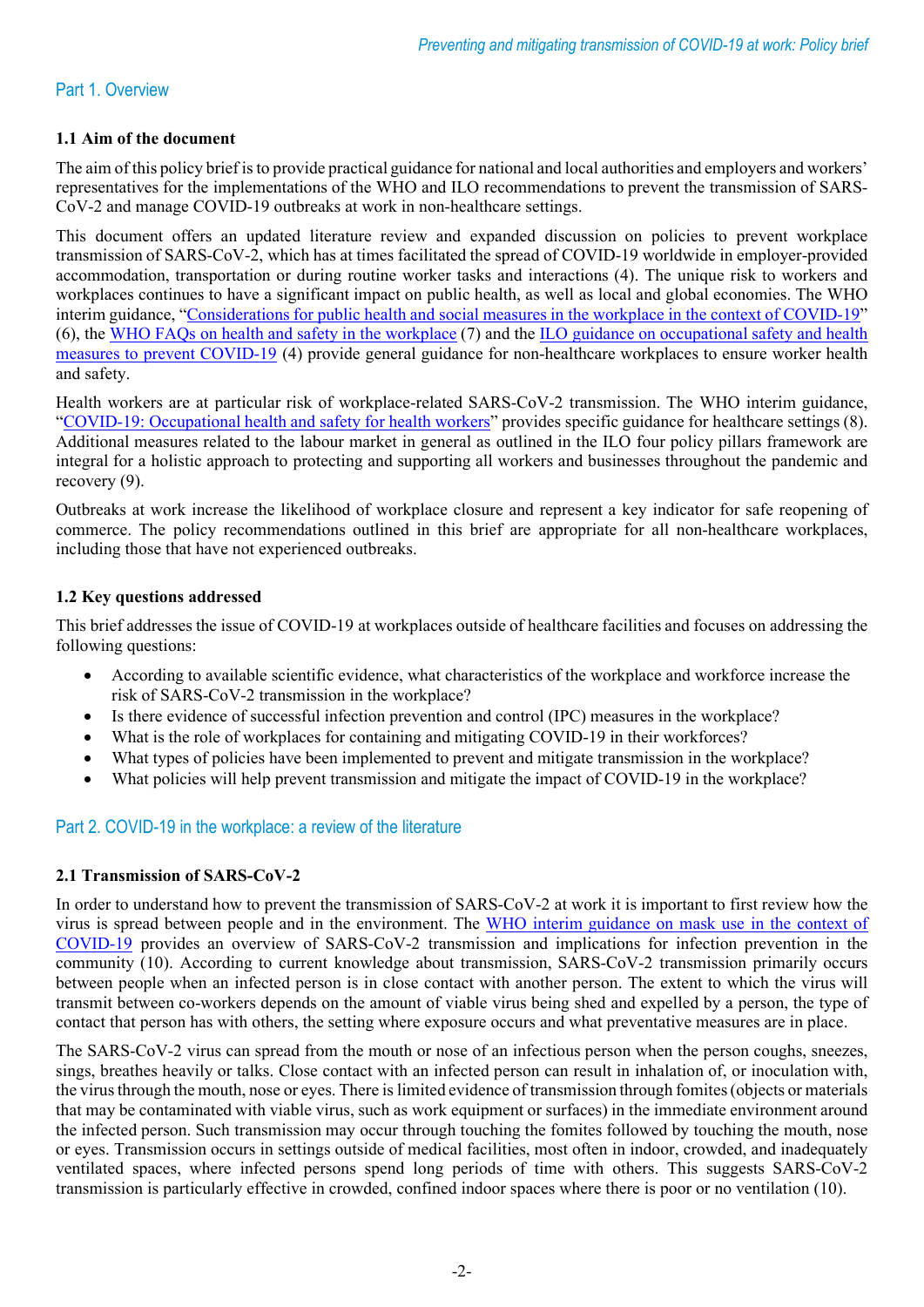# **2.2 Factors influencing the spread of COVID-19 in the workplace**

#### **2.2.1 Occupational factors**

According to the scientific literature, healthcare workers have the highest risk occupations due to the nature of their work, but outbreaks have been described in several non-health care work settings. Workplaces with physical personto-person contact, inadequate ventilation and shared work accommodations, travel or eating areas have reported higher rates of COVID-19. Outbreaks have been identified among retail workers (11) (12) (13) (14) (15), cleaning and domestic workers (13), food production workers (16)(17), restaurant and hospitality workers (12), drivers and transportation workers (12) (13) (14) (15) (18), education workers (18) (19) (29), public safety workers (12) (13) (19)  $(20)$ , construction workers  $(11)(14)(19)(21)(22)$ , agricultural workers  $(16)(23)$  and among individuals in social service occupations including social workers and counsellors (11) (13) (19). Occupations that allowed for remote work and work with minimal interaction with the public or clients have shown lower risks of infection (11). The list provided above is not exhaustive and does not exclude possible problems in other occupations and sectors.

#### **2.2.2 Socio-demographic factors**

Socio-demographic factors associated with higher risk of occupational exposure to SARS-CoV-2 include low-income bracket (13) (24) (25), female gender (24) (26) (27), immigrant status (27), increasing age (11) and being a "visible minority" (28). "Non-white" non-essential workers<sup>[1](#page-2-0)</sup> had higher COVID-19 risk when compared to "white" essential workers, with "non-white" essential workers having the highest risk of transmission (29). Two studies on how occupational segregation according to race and ethnicity impact the risk of COVID-19 demonstrated that Black workers in the United States of America are more likely to be employed in essential occupations (30) and occupations with close proximity with customers and the public (28). Outbreaks in meat processing facilities in the United States of America have had a disproportionate impact on Hispanic and other minority worker populations(17) (31). High density worksites and shared accommodation and transportation have caused exceptionally high rates of COVID-19 among migrant workers (32). Workers with a post-secondary school education (Bachelor's degree and higher) have less occupational risk of exposure to SARS-CoV-2 (27).

#### **2.2.3 Work environments**

Outbreaks have been identified in a number of different work environments: office environment, meat-processing facilities, other factories, migrant work camps (32), fitness centres (33), ships (34) (35) (36), other service-related occupations (37) (38) (39) (40) (41) (42) (43) (44) (45) (46) (47) (48) and transportation (49) (50). The published literature illustrates a small portion of the total number of outbreaks in the work environment but demonstrates a preclusion towards outbreaks in specific environments. Four studies report outbreaks in office settings, with primary facilitators being in close proximity to an infected person (51) (52) (53) (54). A number of studies describe outbreaks in meat processing facilities where prolonged close contact with co-workers, poor ventilation and crowded accommodation were identified as key factors(55) (56) (57) (58) (59) (60). Symptomatic cases of COVID-19 have been more prevalent among workers in "public spaces" and the tourism industry when compared to non-working populations (61).

In addition to the above studies, risk assessment studies report that workplaces with attributes of high customer density and visit time are associated with an increase in cumulative weekly cases of COVID-19 (62). Risk mapping for COVID-19 outbreaks using mobility data found that workplace specific factors such as shared workspace increased risk of SARS-CoV-2 exposure (63)*.*

#### **2.2.4 Para occupational factors**

*Shared accommodations* involve extended time spent indoors in close proximity. Multiple studies have demonstrated outbreaks arising from shared employer-provided accommodations. Attack rates described in some of the studies were exceedingly high; one study of workers residing on a fishery vessel reported an attack rate of 85.2% (35). Of all confirmed COVID-19 cases in Singapore from April 2020, 86% were linked to dormitories for migrant workers (64). Seroprevalence was highest (88.7%) among individuals living in worker accommodation (65). However, one study (66) reported that all participants living in employer-provided accommodations tested negative for antibodies. A study of

<span id="page-2-0"></span><sup>&</sup>lt;sup>1</sup> For effects of this brief, the term « essential worker » is not to be used as a synonym of worker in essential services, or in any way that would entail the deprivation or restrictions to the right to organize according to the ILO Freedom of Association and Protection of the Right to Organize Convention, 1948 (No. 87).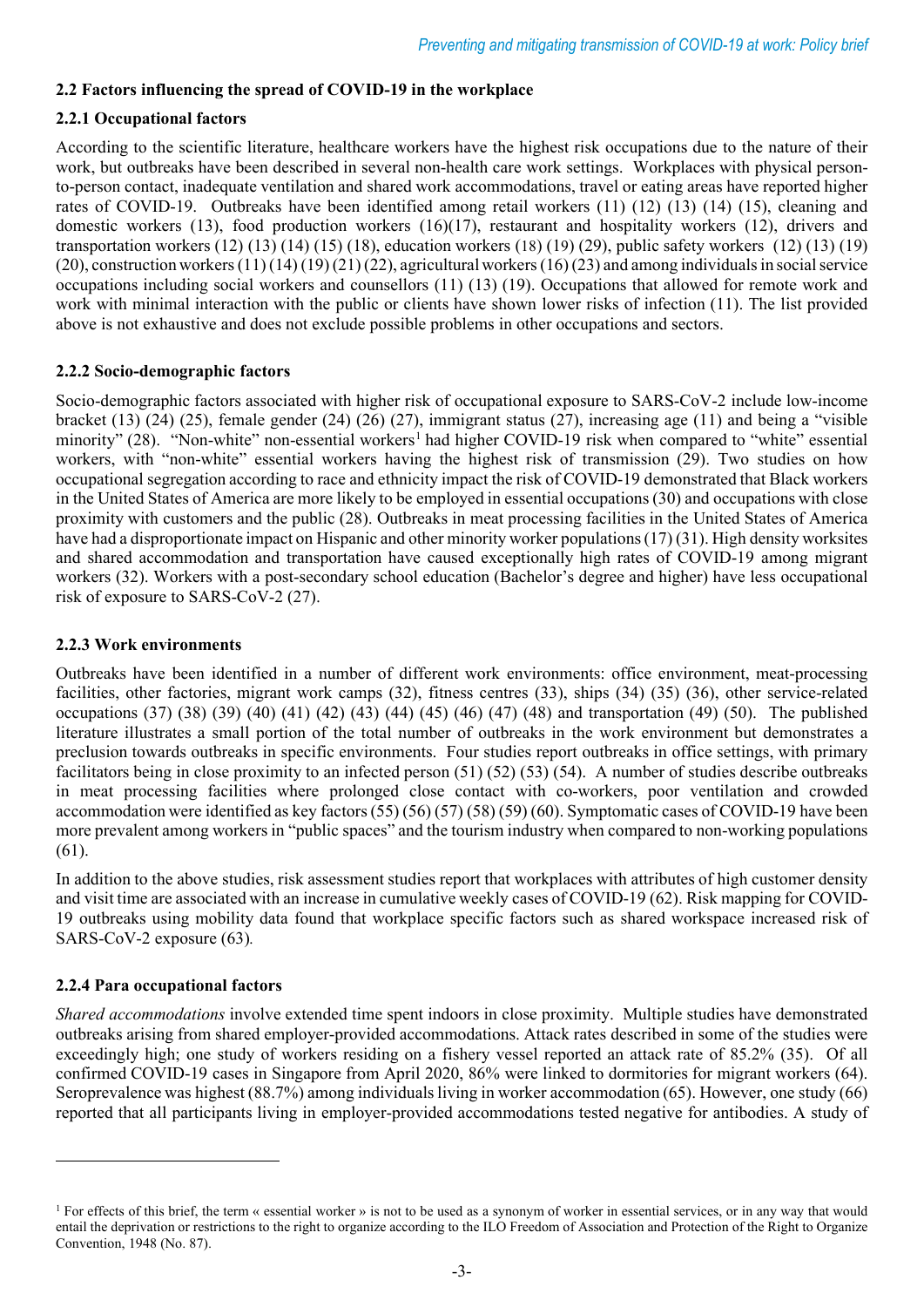migrant workers in Singapore reported 88% of all nationally confirmed cases were workers housed in worksite dormitories; one dormitory reported nearly 20% of workers being seropositive (14). Other worksites reporting accommodation-related transmission are meat processing facilities in the United States (56) (57), an overnight camp (45) and marine vessels (34) (35) (36).

*Commuting and work-related travel.* Four published studies describe outbreaks related to commuting. Two publications reported shared transportation to work and an outbreak of 264 workers at meat processing facilities in the United States (56) (57). One study found no transmission among co-workers from a single index case despite 150 exposures and shared transportation (54). When compared to non-infected controls, COVID-19 cases were 3.2 times more likely to have taken public transit to work (25). Four additional studies report outbreaks associated with work-related travel (52) (53) (67) (68).

*Social gathering of co-workers.* Social gatherings of co-workers outside of the workplace facilitates the introduction of community acquired cases into the workplace and conversely exposing the community to workplace originating cases. In these studies one group socialized in a bar (47) while another at a dinner party that involved singing in an enclosed space (48). In all reported scenarios, the infections acquired through social gatherings of co-workers resulted in additional infections in the workplace.

#### **2.2.5 The effectiveness of workplace interventions**

Studies assessing the efficacy of workplace interventions are especially important in designing recommendations to workplaces and national policies on preventing SARS-CoV-2 transmission at work. Studies on risk reduction strategies in the workplace tested a wide range of interventions including regular worksite disinfection, work from home directives, restricting worksite entrance to key workers, physical distancing guidelines, routine screening, contact tracing, environmental monitoring and personal protective equipment. The majority of published studies are based on predictive models, which may be prone to biased assumptions in the model. Only a few studies measured disease prevalence among workers.

Policies that encourage ill workers to self-isolate through income support programs, furlough and quarantine policies were found to be effective in preventing workplace outbreaks (69) (70) (71). Interventions that limit workplace social interaction and reduce workplace density were effective in decreasing infection rates (51) (72) (73) (74) (75). The number of workplace outbreaks increased 5-fold following a loosening of physical distancing measures (76). Personal protective equipment (PPE) use among workers was found to significantly reduce transmission rate among co-workers (72). Company policies and guidelines on PPE use improved worker PPE compliance (77). Regular environmental testing (78)*,* face mask use by both workers and customers (79) and worker screening (80) were effective in mitigating outbreaks at workplaces. High-circulation HVAC systems with HEPA filters were shown to significantly reduce virus concentrations indoors (81).

Research has also shown that consultation and involvement of workers' representatives to address occupational safety and health (OSH) issues at the workplace are associated with a decrease in work-related injuries and accidents (82). A nursing home study in the United States noted that health worker unions were associated with a 1.29-percentage-point reduction in mortality related to COVID-19 (83).

#### Part 3. Policies directed at preventing transmission in the workplace

The [WHO Public Health and Social Measures \(PHSM\)](https://www.who.int/emergencies/diseases/novel-coronavirus-2019/phsm) database (84) brings together multiple large datasets tracking public health measures for the COVID-19 pandemic using a common taxonomy and structure, into a single, opencontent dataset for public use. As of 20 April 2021, the PHSM database lists 89 574 public health and social measures policies initiated since the start of the pandemic. Of those, 11 138 are specific to workplaces. Below is an overview of policies directed at mitigating transmission in the workplace.

#### **3.1 Remote work**

Encouraging remote work through a range of interventions has been a cornerstone of occupational health policy in the context of COVID-19. Approximately one third of all workplace policies listed in the WHO PHSM database are directed at remote work. Some governments have required remote work of all non-essential government workers, while others have mandated compulsory remote work for all non-essential workers. Quota systems have also been put in place to require remote work for at least 70% of all workers. When not mandated, incentives, national guidance and capacity building of remote work has been used to encourage remote work.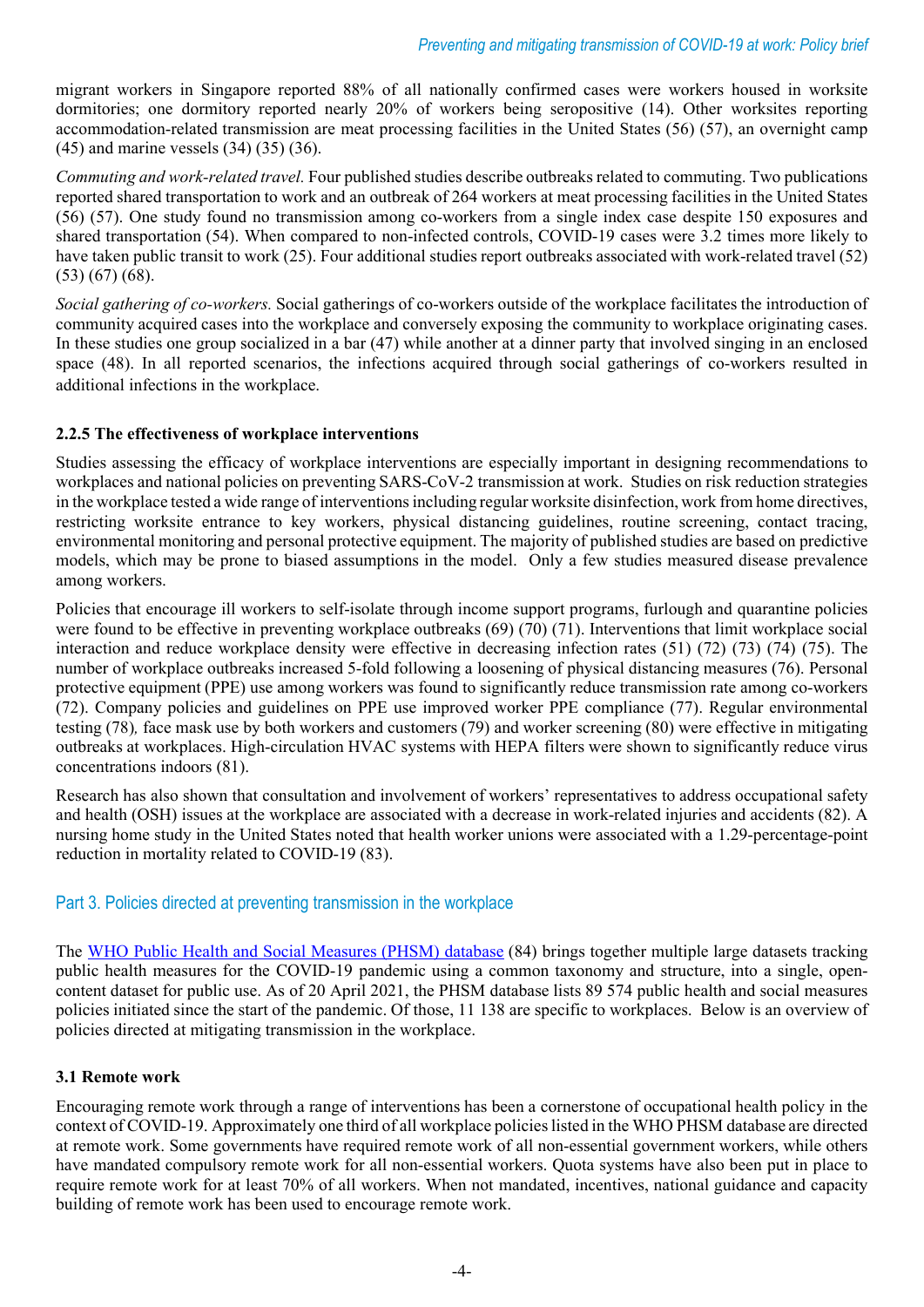Targeted policies requiring employers to provide remote work for high-risk workers with co-morbidities have been instituted; some countries have required employers to provide remote work for all workers over the age of 60 years and those affected by public transit and day-care closures. Policies that prohibit employers from requiring non-essential workers from leaving their houses have been instituted.

#### **3.2 Workplace measures**

Mandated work shifts and spacing of workstations have been instituted to decrease workplace density. Quotas of office space occupancy have been established to limit density and physical contact. Restrictions limiting social activities and all in-person functions have been instituted for non-essential business. Staggered meal breaks and shift work schedules have been recommended. Physical barriers and adaptation of workspaces to minimize physical contact have been required by some governments as a condition to reopen following workplace closures. Mask use and safe physical distance guidelines have been widely recommended and at times made compulsory.

#### **3.3 Reopening of workplaces**

Premature and poorly planned re-opening of workplaces is likely to increase the risk of outbreaks at work (85). Additionally, premature return to the workplace without proper inspection and preparation can lead to significant safety hazards and has resulted in death and injury of workers. In simulation models, a staged approach to return to work has suggested reduced likelihood of a secondary outbreak (86)*.* Multiple variables have been considered when planning a phased reopening, including worker age, immunity and prevalence of COVID-19 in the geographical area (87). Serology testing has been used among occupational cohorts to guide the selection of individuals to return to work by identifying workers with acquired immunity (88) (89). Staggered return to work plans and government-issued return-to-work permits have been used to prevent high-density work conditions. A staggered workday, with public and private sector workers starting work at different times, has been used to minimize exposure on public transit systems. Return-to-work permits based on worker risk level have been issued to protect high-risk workers. A 5-step return to work policy ranging from "quarantine" to "advanced reopening" has been recommended based on the rate of transmission in defined geographical areas, while other countries have used a "traffic light" system with a yellow grade indicating gradual return to work. When workplace restrictions are lifted, an initial return of key workers has been followed by non-key retail workers, followed by workers in recreational venues. Quotas requiring a limit of the total work force allowed to return to work, ranging from 30% to 66% of workers have been suggested.

Reopening of workplaces has been made conditional on compliance with occupational safety and health measures including hand sanitation, sufficient ventilation and mask use. Continuation of remote work and virtual meetings following workplace reopening has been encouraged, with some countries allowing workplace reopening only for workers who cannot work remotely.

#### Part 4. Policy action points: workplace level policies

#### **4.1 Conduct workplace assessment for potential occupational exposures to SARS-CoV-2**

Individual risk of SARS-CoV-2 infection is dependent on multiple environmental and organizational variables. By assessing the risk of exposure to SARS-CoV-2 in the workplace, employers will be able to better protect their workforce by implementing specific guidance based on risk profile. Employers in consultation with workers and workers' representatives should regularly update the risk assessment with support of occupational health services, when available. Workers and their representatives should be regularly informed about their risk of exposure to SARS-CoV-2 and what measures will be taken to minimize their risk.

The WHO interim guidance ["Considerations for public health and social measures in the workplace in the context of](https://www.who.int/publications/i/item/considerations-for-public-health-and-social-measures-in-the-workplace-in-the-context-of-covid-19)  [COVID-19"](https://www.who.int/publications/i/item/considerations-for-public-health-and-social-measures-in-the-workplace-in-the-context-of-covid-19) recommends the use of the following risk levels for carrying out a workplace risk assessment for exposure to SARS-CoV-2 and planning for preventive measures in non-healthcare workplaces. In these risk categories, persons referred to as known to be or suspected of being infected with SARS-CoV-2 generally refers to persons who have already had a positive test or diagnosis (6).

- *Low exposure risk*. This category is for jobs or work tasks without frequent, close contact with the general public and other co-workers, visitors, clients or customers or contractors, and that do not require contact with people known to be or suspected of being infected with SARS-CoV-2. Workers in this category have minimal occupational contact with the public and other co-workers.
- *Medium exposure risk*. In areas where COVID-19 cases continue to be reported, this risk level may be applicable to workers who have work-related frequent and close contact with the general public, visitors, or customers in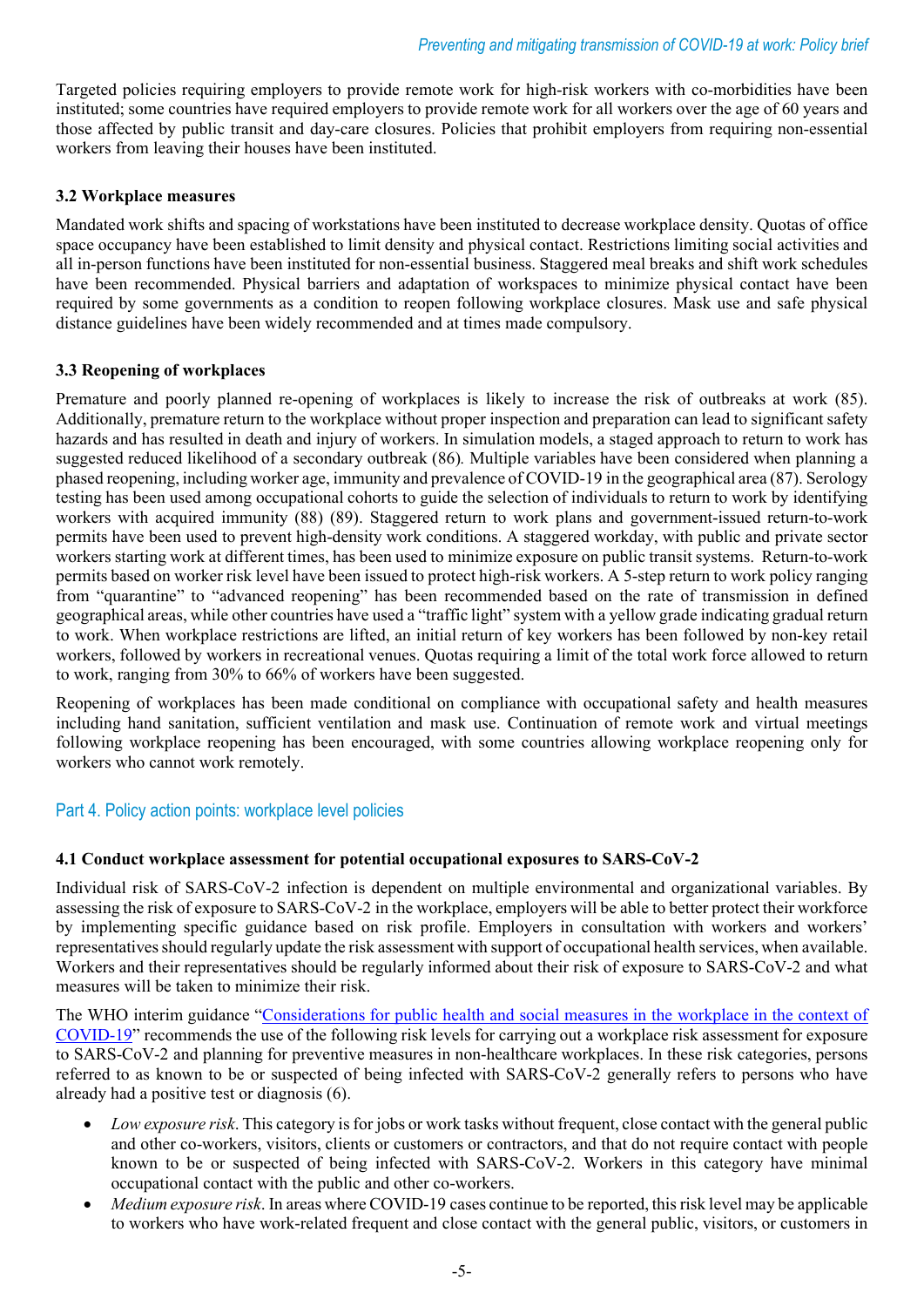high-population-density work environments (e.g. food markets, bus stations, public transport, schools and other work activities where safe physical distancing may be difficult to observe); or for work tasks that require close and frequent contact between co-workers.

• *High exposure risk.* Applicable to jobs or work tasks with high potential for close contact with people who are known or suspected of having COVID-19, as well as contact with objects and surfaces possibly contaminated with the virus. Examples of such exposure scenarios outside of healthcare facilities include the transportation of persons known or suspected to have COVID-19 in enclosed vehicles without separation between the driver and the passenger and providing domestic services or home care for people with COVID-19.

Assessing the level of transmission in the community is critical to assessing the risk of SARS-CoV-2 transmission at work. WHO defines seven transmission scenarios to describe the dynamic of the epidemic: no reported cases (including both zero transmission and the absence of detected and reported cases), sporadic cases, clusters of cases and four levels of community transmission from low incidence (CT1) to very high incidence (CT4). Further information on transmission scenarios and definition of these categories can be found in the interim guidance "Considerations for implementing and adjusting public health and social measures in the context of COVID-19" (90).

For more information on workplace risk assessment, refer to ["Considerations for public health and social measures in](https://www.who.int/publications/i/item/considerations-for-public-health-and-social-measures-in-the-workplace-in-the-context-of-covid-19)  [the workplace in the context of COVID-19: Annex to considerations in adjusting. public health and social measures in](https://www.who.int/publications/i/item/considerations-for-public-health-and-social-measures-in-the-workplace-in-the-context-of-covid-19)  [the context of COVID-19 10 May 2020"](https://www.who.int/publications/i/item/considerations-for-public-health-and-social-measures-in-the-workplace-in-the-context-of-covid-19) (6). The ILO document on "A safe and healthy return to work during the COVID-19 pandemic" provides a practical structure for workplace risk assessment in the context of the COVID-19 pandemic (4). Information on how to effectively assess and manage occupational risks related to COVID-19 is provided by the [ILO prevention and Mitigation of COVID-19 at Work Action Checklist](https://www.ilo.org/global/topics/safety-and-health-at-work/resources-library/publications/WCMS_741813/lang--en/index.htm) (91). Th[e ILO Guidelines on occupational](https://www.ilo.org/safework/info/standards-and-instruments/WCMS_107727/lang--en/index.htm)  [safety and health management systems](https://www.ilo.org/safework/info/standards-and-instruments/WCMS_107727/lang--en/index.htm) give further information on occupational risk management in workplaces (92).

#### **4.2 Encourage transition to remote work**

The hierarchy of control is a framework for preventing and reducing risk from potential hazards in the workplace. Elimination of potential exposure to SARS-CoV-2 in the workplace is the most effective way of preventing COVID-19 at work. Because of the risk inherent in working in close physical contact or in closed spaces with other co-workers and clients, an unprecedented transition to remote work has taken place worldwide.

Remote work, however, has its own unique health risks including physical ergonomic and mental health impacts (93). Occupation, sector and geographical location influence the likelihood a worker will be afforded a remote work opportunity. Affluent, educated workers from urban areas have greater potential for remote work (94). This calls into question the equity of remote work as a prevention strategy for COVID-19. The following action points should guide employers on transitioning their workers to remote work in a safe, healthy and efficient manner:

- Redesign workflow, protocols and processes to accommodate for maximum number of workers working remotely.
- Assess which individuals with specific positions and job tasks may work remotely and execute remote work policies.
- Provide training on safe and efficient remote work.
	- o Ensure that the remote workspace is ergonomically equipped for the required work task.
	- o Encourage regular brief stretch breaks every half an hour for seated work.
	- Encourage consistent working hours and breaks.
	- Provide social outlets for workers and encourage regular video interactions.
- Educate workers about the mental health impacts of prolonged remote work, including the risk of depression, isolation and anxiety. Discuss work-life balance and setting clear working hours so that workers do not feel the pressure to be constantly connected.
- Encourage workers to support mental health through a regular schedule, exercise and social interactions such as virtual meet ups and social calls. Consider providing access to a worker assistance program for those experiencing mental health symptoms (95).
- Inform workers about healthful lifestyles, with encouragement to adopt them.

These and additional recommendations to address the mental health effects of teleworking are provided by the ILO guide ["Managing work-related psychosocial risks during the COVID-19 pandemic"](https://www.ilo.org/global/topics/safety-and-health-at-work/resources-library/publications/WCMS_748638/lang--en/index.htm) (96).

#### **4.3 Implement safety and health measures to prevent transmission at the workplace**

Measures to prevent SARS-CoV-2 transmission in the workplace should be established in consultation with IPC and occupational safety and health professionals and committees, in line with national and local public occupational and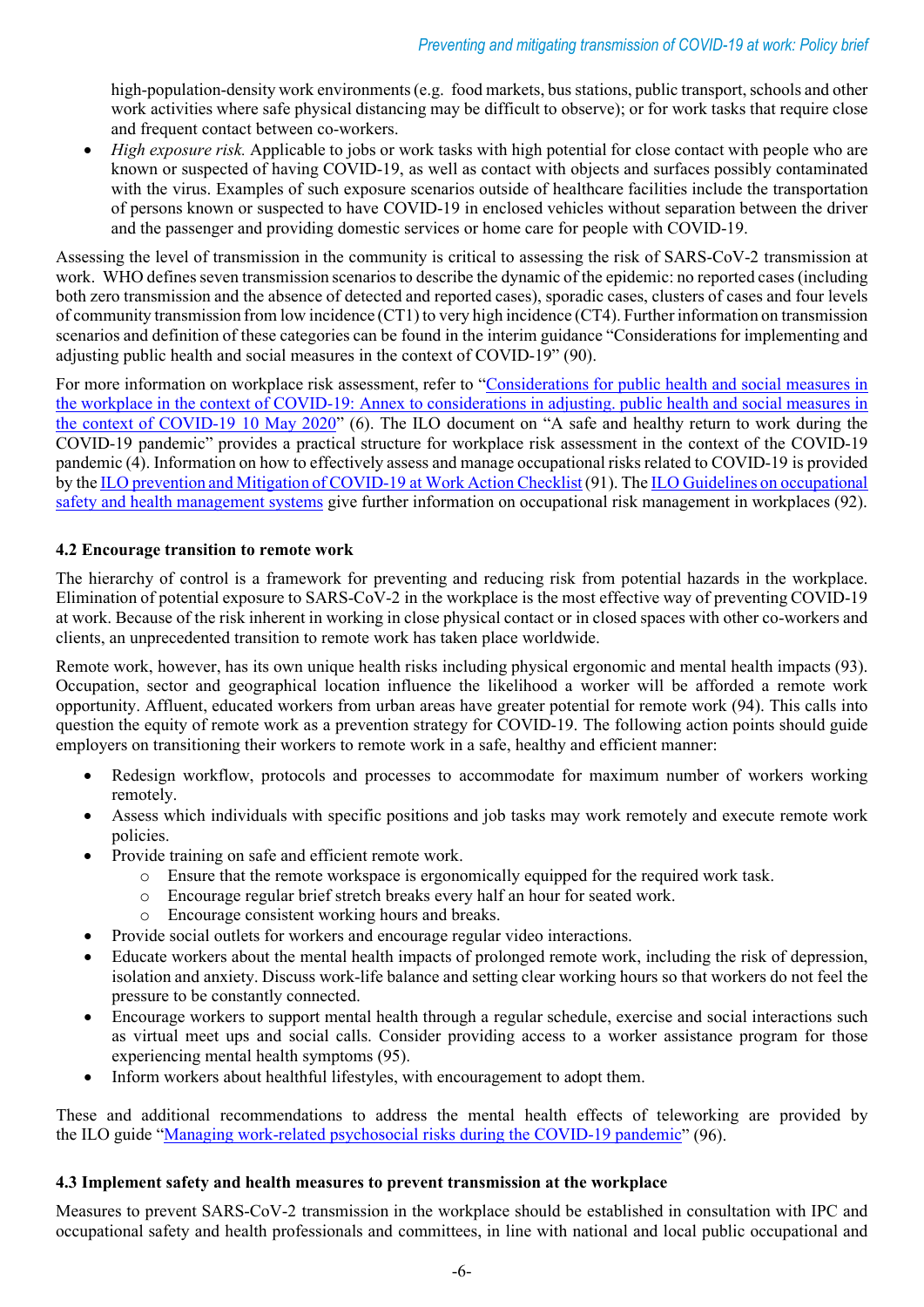safety health policies. Consultation and dialogue with workers and their representatives should be included during the planning, introduction and monitoring phases of new measures. Policies must adhere to national and local transmission classification in addition to the workplace-specific risk assessment. Further guidance on how to adapt these specific measures based on the workplace-specific risk assessment is described in the WHO interim guidance on COVID-19 at work (6) and the ILO brief on a safe and healthy return to work during the COVID-19 pandemic (4).

The following action points should be provided to all workers in all workplaces to prevent transmission of COVID-19. The action points follow the hierarchy of controls for all situations where the hazard cannot be eliminated and in which engineering controls such as ventilation and physical barriers, and administrative and organizational controls, such as staggered working times, are more effective in reducing transmission than the use of PPE, which should complement other measures as required.

- *Ventilation.* Natural ventilation such as opening windows should be recommended when possible and safe to do so. For mechanical systems, increase the percentage of outdoor air and total airflow supply to occupied spaces. Increase air filtration to as high as possible without significantly diminishing design airflow (97). Before increasing outdoor air percentage, verify compatibility with HVAC system capabilities for both temperature and humidity control as well as compatibility with outdoor/indoor air quality considerations. Consider running the HVAC system at maximum outside airflow for 2 hours before and after spaces are occupied, in accordance with manufactory recommendations (98)*.* Employers must ensure routine maintenance of HVAC systems according to industry standards (99). The [WHO ventilation roadmap](https://apps.who.int/iris/bitstream/handle/10665/339857/9789240021280-eng.pdf) is an important resource to ensure good indoor ventilation in the context of COVID-19 (100).
- *Physical distancing.* Introduce measures to keep a safe physical distance in accordance with national regulations between all people by regulating entrance to non-workers, discouraging direct physical contact with other persons and social gatherings, enforcing strict control over external access, implementing queue management through marking on the floor, scheduling queuing times, implementing physical barriers and decreasing workspace density (101). Minimize the need for physical meetings by encouraging teleconferences. Stagger workplace entrance and exit times to avoid crowding (102). Shared transportation should be avoided, and alternative forms of transportation such as walking, biking or using a private vehicle should be incentivized.
- *Hand hygiene.* Implement conveniently located hand washing stations or alcohol-based hand sanitizer at all entrances, bathrooms, workstations and dining facilities. Place signage to remind workers of proper hand hygiene, and institute a system to monitor compliance (103).
- *Cleaning and disinfection of environmental surfaces.* High traffic areas and high touch surfaces should be identified for cleaning and disinfection multiple times daily. Surfaces should always be cleaned with soap and water or a detergent to remove organic matter first, followed by disinfection. In non-health care settings, sodium hypochlorite (bleach) may be used at a recommended concentration of 0.1% (1000 ppm). Alternatively, alcohol with 70%-90% concentration may be used for surface disinfection. Disinfection should be applied in a localized and contained fashion. Area spraying of entire rooms, outdoor areas or persons is potentially toxic and should not be conducted. Commonly used disinfectants are potentially toxic. Preparation and application of disinfectants must follow manufacturer's instructions to protect the safety and health of disinfection workers (104). Workers must be provided with regular training on safe chemical handling and appropriate personal protective equipment.
- *Personal protective equipment (PPE).* Employers have a responsibility to provide at no cost suitable and sufficient PPE, conduct training and monitor safe use among its workers. Non-medical (fabric) masks should be used by all workers working indoors or in close proximity to clients and co-workers. Individuals with higher risk of severe complications from COVID-19 are advised to use a medical mask. Employers should retrain staff on proper use of protective equipment on a monthly basis. WHO guidance on when and how to use masks, and the composition of non-medical fabric masks, is an important resource for workers (105) (10).

All workplaces should make COVID-19 information from relevant health agencies readily available to their workforce. Development of preparedness and business contingency plans in the advent of outbreaks at work should be prioritized. Additionally, continual risk communication dialogue with workers and their representatives should be conducted to ensure managers receive feedback from workers and monitor the introduction of preventative measures. Managers and supervisors set the safety culture in the workplace, and it is therefore crucial that they follow all safety and health measures implemented in the workplace.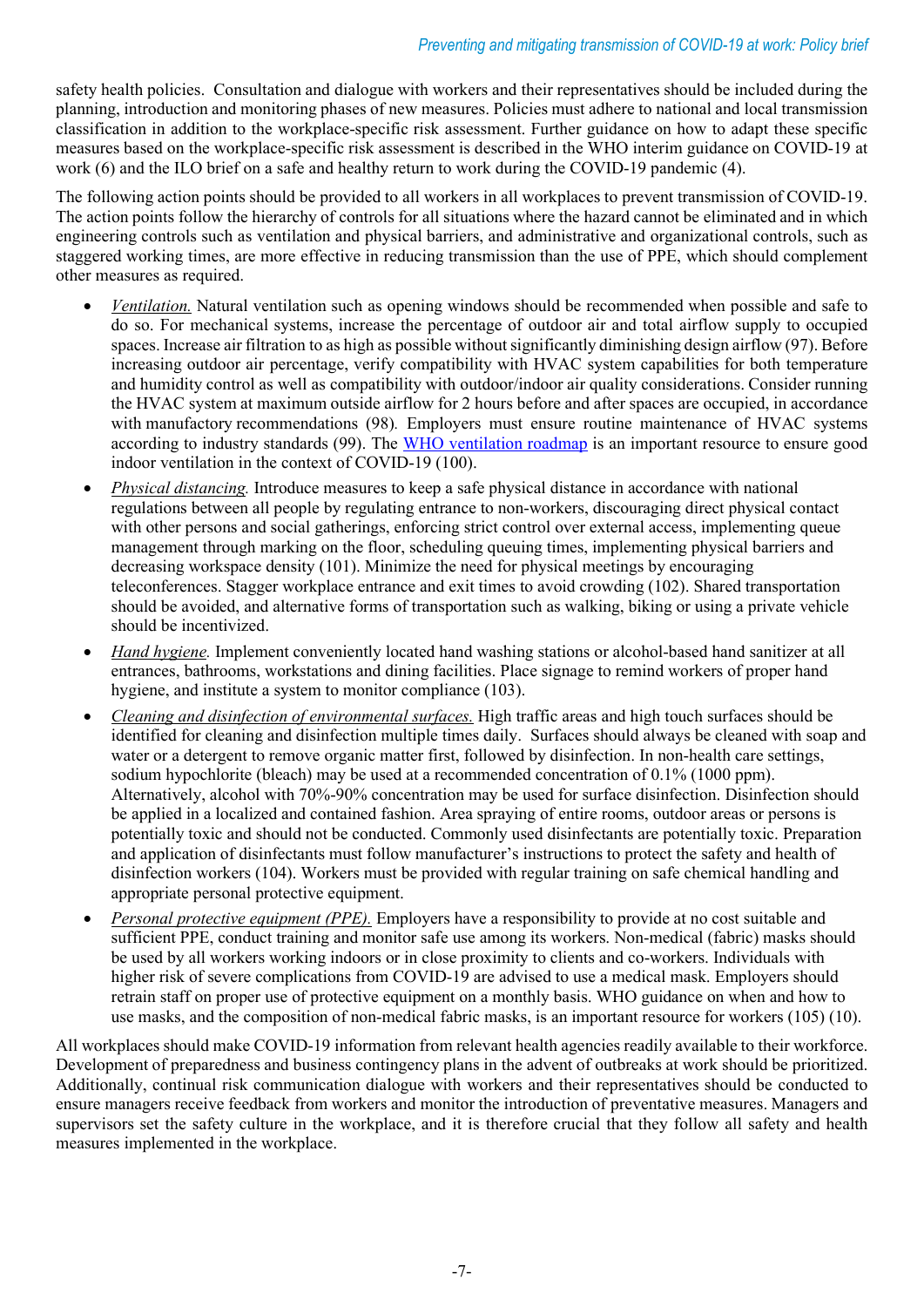Cooperation between employers and workers is critical for successfully protecting the health and safety of workers. According to ILO Recommendation No. 164, measures to facilitate cooperation may include the appointment of workers' safety delegates, workers' safety and health committees, and/or joint safety and health committees with equal representation with employers' representatives, according to national law and practice. All such committees or, as appropriate, other workers' representatives should, among other rights:

- be given adequate information on safety and health matters, enabled to examine factors affecting safety and health and encouraged to propose measures on the subject
- be consulted when major new safety and health measures are envisaged and before they are carried out
- be consulted in planning alterations of work processes, work content or organization of work, which may have safety or health implications for the workers
- be given protection from dismissal and other measures prejudicial to them while exercising their functions in the field of occupational safety and health as workers' representatives or as members of safety and health committees
- have access to all parts of the workplace and be able to communicate with workers on safety and health matters during working hours
- be able to contribute to negotiations in the undertaking on occupational safety and health matters
- have reasonable time during paid working hours to exercise their safety and health functions and to receive training related to these functions
- have recourse to specialists to advise on particular safety and health problems.

#### **4.4 Routine screening of at-risk workers**

Mitigation of workplace outbreaks depends on their rapid identification through screening and contact tracing. All workers should be informed about how to identify clinical signs and symptoms of concern. Workers should be regularly reminded to stay home if feeling unwell and to self-quarantine after contact with a COVID-19 patient.

- A system must be in place at each workplace to screen workers for suspected symptoms, and laboratory testing should be readily accessible. This must be done in a confidential and secure manner. Intensity of screening protocols should reflect the case rate in the community (106).
- Establish clear and consistent policies for workers displaying symptoms or with a known COVID-19 contact.
- Consider screening of workers with high exposure risk using point of care rapid antigen testing in accordance with WHO guidance (107).
- Workers who report recently developed symptoms consistent with COVID-19 should be required to stay home.
- Local health authorities should be notified when a COVID-19 case is suspected to be work related, and according to national law, employers may be required to report it to the competent labour inspectorate.
- Co-workers who had maintained close physical contact with known cases should remain quarantined for 14 days, consistent with WHO guidelines (108).

#### **4.5 Plan for a gradual and safe workplace reopening**

Reopening of workplaces must be undertaken in a gradual staged process under clear guidance from local authorities. Th[e ILO guidance on Safe Return to Work: Ten Action Points](https://www.ilo.org/wcmsp5/groups/public/---ed_protect/---protrav/---safework/documents/instructionalmaterial/wcms_745541.pdf) (109), provides succinct guidance to employers, workers and their representatives on preventative measures for a safe return to work. [WHO infographics](https://www.who.int/singapore/news/infographics---English) are useful educational resources for reopening workplaces (110). ILO's [Occupational Safety and Health Convention No. 155](https://www.ilo.org/dyn/normlex/en/f?p=NORMLEXPUB:12100:0::NO::P12100_ILO_CODE:C155) provides a clear framework of employers and workers rights and responsibilities to ensure a safe workplace.

- Transition to remote work and digital commerce as much as possible; only consider physically reopening operations that cannot take place remotely.
- Take stock of supplies needed for a safe reopening (masks, hand hygiene supplies, physical barriers, educational materials). Ensure supply chain and inventory management before reopening.
- Ensure facilities are able to provide for universal precautions before reopening and have the required resources, including safety and health expertise.
- Re-conduct worker specific risk assessment before reopening (see 4.1). This assessment should cover all elements of work and consider in particular potential impact of lack of routine maintenance and availability of first aid and emergency cover.
- Allow partial reopening initially with selected key workers who have minimal personal risk factors and low exposure risk.
- Remotely train all workers about reopening protocols before reopening.
- Conduct a symptom survey of workers before reopening.
- Institute shift or rotational schedules to decrease workplace density and isolate cases if an outbreak occurs.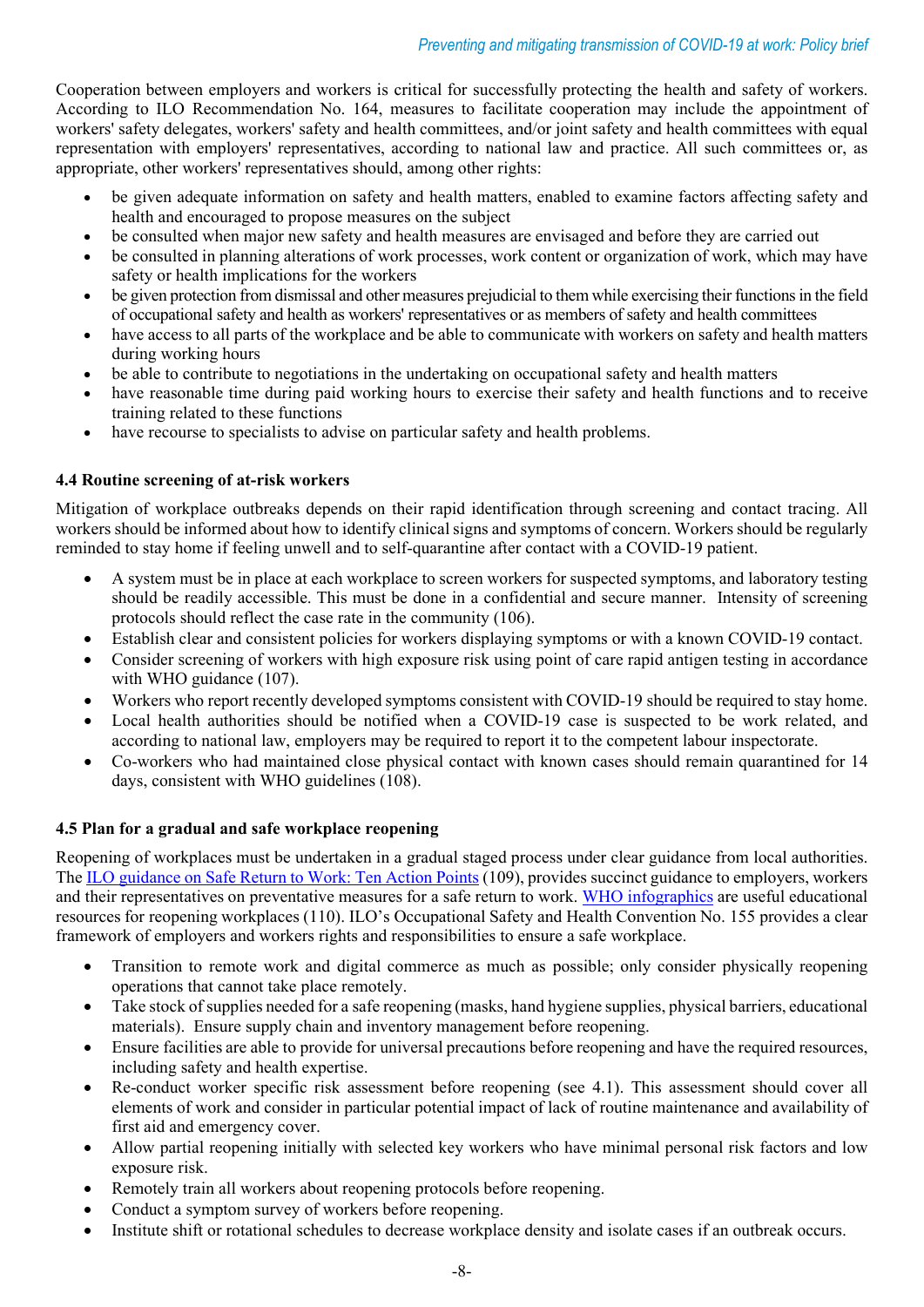Overall workplace conditions should be inspected for potential hazards. Consultation with workers' representatives is of particular relevance because they are in a unique position to ensure a practical understanding of processes and problems to be considered for protection of life and health.

## Part 5. Policy action points: government level policies

#### **5.1. National policies and programmes for prevention and mitigation of COVID-19 in workplaces**

National policies on COVID-19 at the workplace should be informed by a people-centred approach giving priority to life and health and the anticipation and mitigation of risks. These policies should be developed in consultation with the most representative organizations of employers and workers and informed by the ILO Occupational Safety and Health Convention, 1981 (No. 155), the Occupational Health Services Convention, 1985 (No. 161), and the Promotional Framework for Occupational Safety and Health Convention, 2006 (No. 187). These international standards provide a legal framework that establishes a clear system of workplace rights and responsibilities, recognizes social dialogue at national and workplace level as critical to ensuring effective policy design and intervention and give guidance to countries on how to establish an effective occupational safety and health system for adequate responses to COVID-19. More specifically these normative instruments include the following definitions:

- workplace arrangements for cooperation between employers, workers and their representatives and the necessity for workers and their representatives to be consulted by employers on all aspects of OSH associated with their work
- the overarching principle according to which employers must ensure that, in so far as is reasonably practicable, workplaces under their control are safe and without risk to health and that workers should follow established OSH procedures
- the right of workers to remove themselves from any situation they have reasonable justification to believe presents an imminent and serious danger to their life or health, according to national law and practice.

National policies should be applicable to all workers and workplaces and address in particular the specificities of medium, small and micro-sized companies and individuals working in the informal economy. For more information consult ILO [Brief on COVID-19 crisis and the informal economy: Immediate responses and policy challenges](https://www.ilo.org/global/topics/employment-promotion/informal-economy/publications/WCMS_743623/lang--en/index.htm) (111) and [ILO Prevention and Mitigation of COVID-19 at work for small and medium-sized enterprises Action Checklist](https://www.ilo.org/global/topics/safety-and-health-at-work/resources-library/training/WCMS_753619/lang--en/index.htm) (112).

#### **5.2 Government oversight and enforcement of safety and health measures during the COVID-19 pandemic**

The implementation of public health and safety measures in the workplace aimed at preventing the transmission of SARS-CoV-2 should involve oversight by public health authorities and labour inspectorates according to their respective mandates (113) (114).

- Labour and public health authorities should collaborate on providing joint guidance to workplaces and ensuring that those guidances are followed. This includes the provision of technical information on how to comply with mandatory safety and health measures and enforcement of these measures by labour inspectors. In this context, labour inspection could be considered as an essential service.
- Governments in consultation with employers and community partners need to provide clear and consistent indices of when workplaces can safely reopen.
- Governments should engage the business community to ensure they are updated on community transmission and changes in workplace directives and made aware of their responsibility to provide a safe working environment for their workers during the pandemic.

#### **5.3 Institute paid sick leave policies**

Paid sick leave maintains income, thereby ensuring socioeconomic stability, and mitigates SARS-CoV-2 transmission by incentivizing isolation of infected workers and self-quarantine of contacts of confirmed cases. Paid sick leave has been shown to significantly reduce work attendance among ill workers (115)*.* Policies encouraging paid sick leave have resulted in decreased transmission of influenza (116)*.* Emergency sick leave provisions in the United States of America has been associated with decreased cases of COVID-19 (69). Currently, however, 27% of 193 United Nations Member States do not require paid sick leave from the first day of illness. Only 34% of countries guarantee sick leave for parttime workers, and 58% of countries do not have provisions for self-employed workers (117).

According to the ILO Medical Care and Sickness Benefits Recommendation, 1969 (No. 134), workers who are absent from work for the purpose of quarantine or for undergoing preventive or curative medical care and whose salary is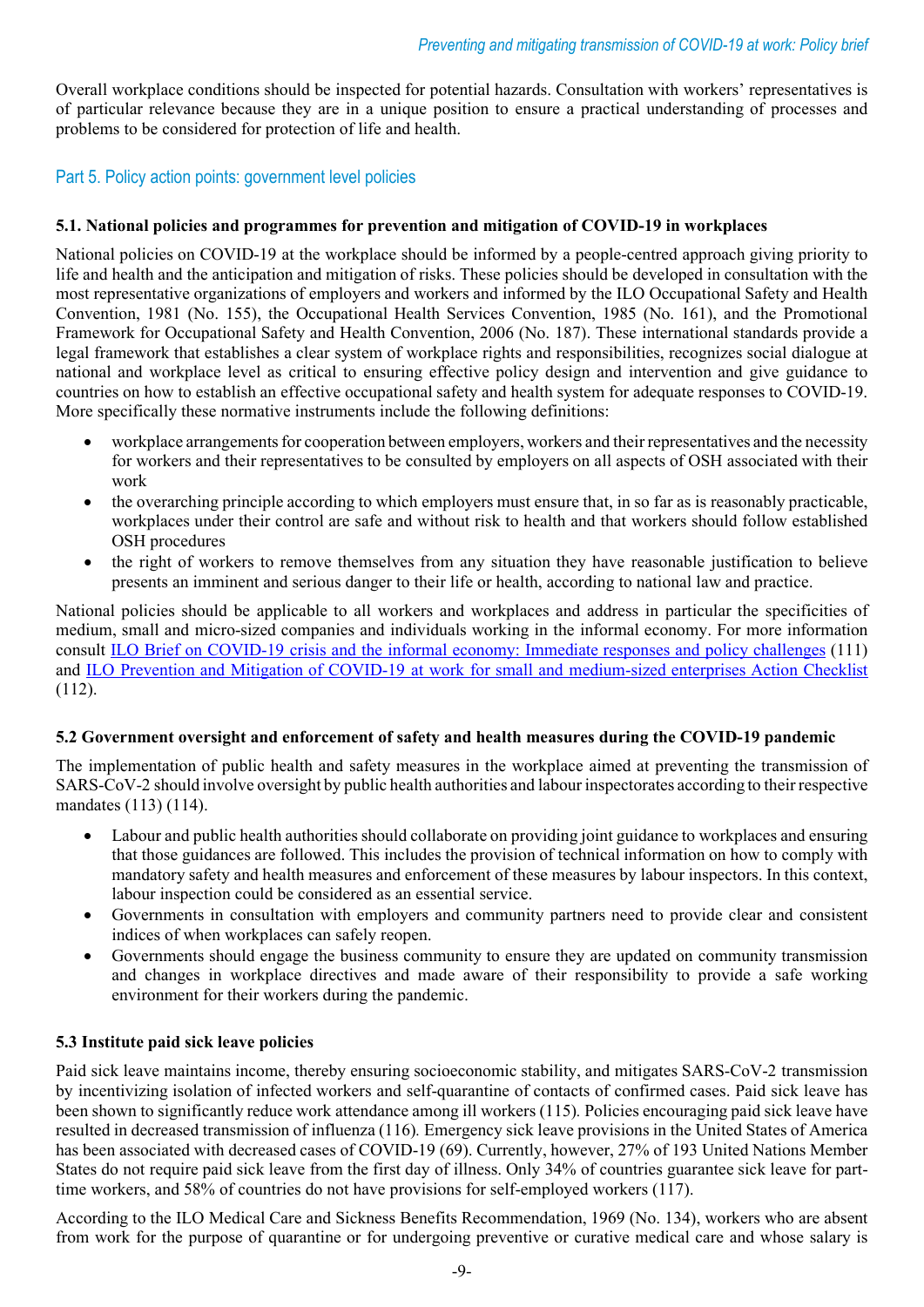suspended should be granted a (sickness) cash benefit. Appropriate provisions should also be made to help protect a person who is economically active but has to care for a sick dependent. The following action points are important in instituting an effective and equitable sick leave policy.

- Employment protections should be enacted to ensure workers are not subject to unfair dismissal, loss of income or punitive measures for taking sick leave when feeling ill or quarantining after close contact in the community or at work.
- Paid sick leave should be provided to all workers starting from the first day of illness. Sick leave should be extended to people isolating because of vulnerability and who cannot work remotely and for contacts of confirmed cases.
- All workers, including those working in small business, contract workers and part-time workers should be provided with adequate sick leave protections.

#### **5.4 Institute occupational health surveillance for COVID-19**

An occupational surveillance system for COVID-19 enables public health officials and employers to evaluate the efficacy of workplace interventions and is crucial to understanding the true impact of the pandemic on the world of work. Such systems are essential to ensuring adherence to national workers' compensation laws. They also assist countries with understanding which worker populations are at risk and which work activities are most associated with contracting COVID-19.

Passive surveillance through already established methods of data collection is the most efficient method. Italy has estimated that 19.4% of COVID-19 cases were acquired through work by tracking claims submitted to the Italian Worker's Compensation Authority (118). Workers' compensation data, however, can be limiting because the definition of work causality is variable and often disputed. Adding occupational information to laboratory testing or physician reporting can provide useful sources of information for active surveillance of the working population. Mandated active surveillance by employers, however, raises potential concerns about patient privacy and the employer's ability to determine whether a COVID-19 case is work-related. The United States Occupational Safety and Health Administration revised previous guidance (119), which required employers to determine whether workers contracted COVID-19 in the workplace, due to concerns of privacy and technical limitations. The updated guidance states that employers "should not be expected to undertake extensive medical inquiries, given worker privacy concerns and most employers' lack of experience in this area." (120). The following policy action points guide the establishment of occupational health surveillance for COVID-19.

- Local public health agencies involved in contact tracing should be supported by occupational health services and practitioners in determining work-relatedness. Work information should be collected during interviews of positive cases.
- Criteria for determining work-relatedness should consider known cases at the workplace, known contact with such cases, temporal association (work contact preceding symptoms and diagnoses), clustering of cases among co-workers and lack of a competing source such as a family member.
- Cases suspected of being work-related should be recorded in a central confidential reporting system. Aggregated data and trends should be made public and disseminated to employers and workers.
- Employers should report to labour inspectorates COVID-19 cases characterized as a work injury or occupational disease, in accordance with national law (121).

#### **5.5 Policies directed at protecting vulnerable workers**

Vulnerable workers such as migrant workers, workers of the informal economy and ethnic and racial minorities are at increased risk for workplace hazards, income insecurity and job loss. They face added mental and physical health impacts associated with limited access to healthcare, language and cultural barriers, lack of formal labour contracts, limited legal protection and lack of social support networks (17) (31) (122). WHO Member States must ensure "the enjoyment of the highest attainable standard of health is one of the fundamental rights of every human being without distinction of race, religion, political belief, economic or social condition" including immigration status (123). The following actions are strongly recommended to protect the rights and health of vulnerable workers.

- Policies and protective measures outlined in this document must be provided to all workers regardless of immigration status, employment status, gender, and ethnic and racial identity; including paid sick leave, quarantine leave and protection from unfair dismissal.
- Ensure access to testing and healthcare services for vulnerable workers.
- Provide translated and culturally sensitive public health guidance and updates to all workers.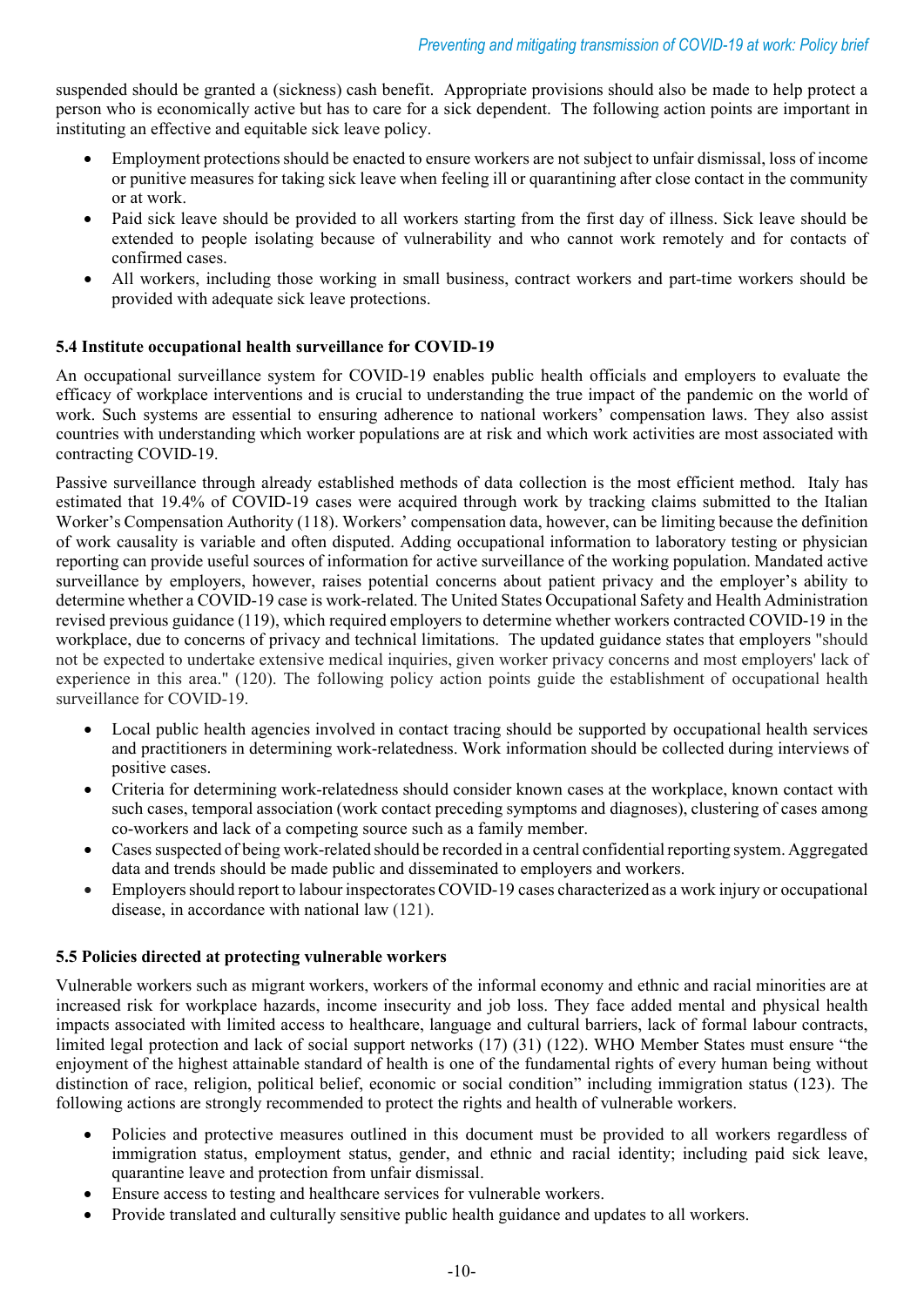- Ensure living and transportation accommodations are compliant with public health measures, including safe physical distancing.
- Include vulnerable workers in national occupational COVID-19 surveillance systems.
- Public health authorities should have specially trained units to conduct contact tracing and testing among vulnerable workers in a culturally sensitive and linguistically appropriate manner.

For more information on protection of migrants in the context of COVID-19, please refer to the WHO interim guidance on preparedness, prevention and control of COVID-19 for refugees and migrants (124), and the ILO policy brief on protecting migrant workers during the COVID-19 pandemic (125).

# Part 6. Conclusion

This policy brief offers an updated literature review and expanded discussion on policies to prevent workplace transmission of SARS-CoV-2. Specific risk factors at work for SARS-CoV-2 transmission and preventative measures on both the workplace and governmental levels have been discussed. Provision of a safe and healthy workplace is fundamental to decent work; the WHO and ILO policies presented in this brief are intended to help ensure safety and health for workers worldwide.

The rollout of vaccines will play a crucial part in protecting workers and populations overall. It is crucial that vaccine distribution be equitable, with preference given to workers at higher risk of developing severe COVID-19 illness and workers at elevated risk of SARS-CoV-2 exposure.

The WHO and ILO will continue to work together to advance the health and safety of workers in the recovery from the COVID-19 pandemic.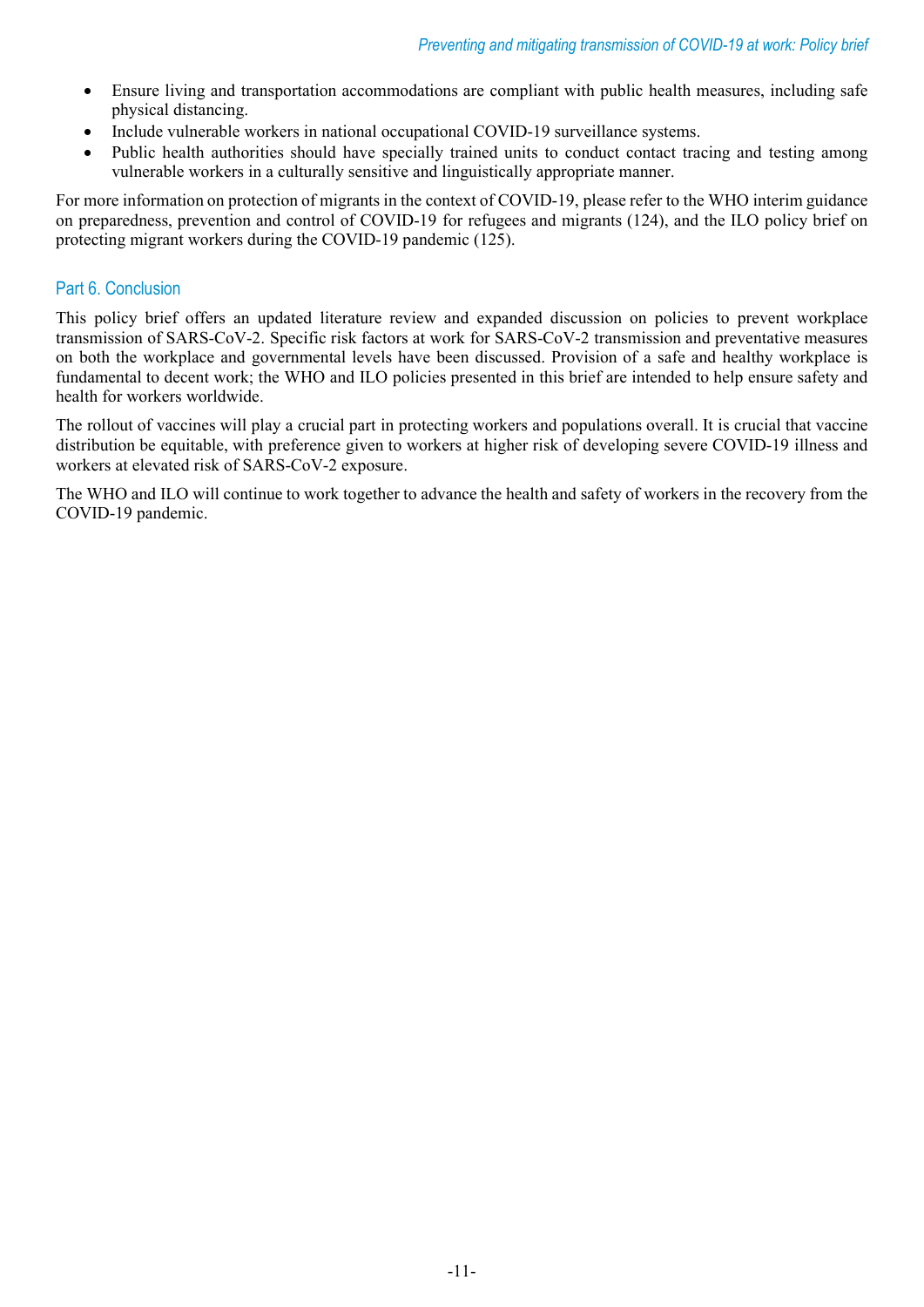# References

- 1. International Labour Organization. Occupational Safety and Health Convention (No. 155). 1981 [\(https://www.ilo.org/dyn/normlex/en/f?p=NORMLEXPUB:12100:0::NO::P12100\\_ILO\\_CODE:C155,](https://www.ilo.org/dyn/normlex/en/f?p=NORMLEXPUB:12100:0::NO::P12100_ILO_CODE:C155) accessed 04 February 2021).
- 2. International Labour Organization. Promotional Framework for Occupational Safety and Health Convention (No. 187). 2006 [\(https://www.ilo.org/dyn/normlex/en/f?p=NORMLEXPUB:12100:0::NO::P12100\\_ILO\\_CODE:C187,](https://www.ilo.org/dyn/normlex/en/f?p=NORMLEXPUB:12100:0::NO::P12100_ILO_CODE:C187) accessed 04 February 2021).
- 3. World Health Organization. Public health criteria to adjust public health and social measures in the context of COVID-19: annex to considerations in adjusting public health and social measures in the context of COVID-19. 12 May 2020 [\(https://apps.who.int/iris/handle/10665/332073,](https://apps.who.int/iris/handle/10665/332073) accessed 21 October 2020).
- 4. International Labour Organization. A safe and healthy return to work during the COVID-19 pandemic. 2020 [\(http://www.ilo.org/global/topics/safety-and-health-at-work/resources-library/publications/WCMS\\_745549/lang-](http://www.ilo.org/global/topics/safety-and-health-at-work/resources-library/publications/WCMS_745549/lang--en/index.htm) [-en/index.htm,](http://www.ilo.org/global/topics/safety-and-health-at-work/resources-library/publications/WCMS_745549/lang--en/index.htm) accessed 17 December 2020).
- 5. World Health Organization. COVID-19 Strategy Update. 14 April 2020 [\(https://www.who.int/docs/default](https://www.who.int/docs/default-source/coronaviruse/covid-strategy-update-14april2020.pdf)[source/coronaviruse/covid-strategy-update-14april2020.pdf,](https://www.who.int/docs/default-source/coronaviruse/covid-strategy-update-14april2020.pdf) accessed 21 October 2020).
- 6. World Health Organization. Considerations for public health and social measures in the workplace in the context of COVID-19. 2020 [\(https://www.who.int/publications/i/item/considerations-for-public-health-and-social](https://www.who.int/publications/i/item/considerations-for-public-health-and-social-measures-in-the-workplace-in-the-context-of-covid-19)[measures-in-the-workplace-in-the-context-of-covid-19,](https://www.who.int/publications/i/item/considerations-for-public-health-and-social-measures-in-the-workplace-in-the-context-of-covid-19) accessed 15 November 2020).
- 7. World Health Organization. COVID-19: Health and safety in the workplace, Q&A. 26 June 2020 [\(https://www.who.int/emergencies/diseases/novel-coronavirus-2019/question-and-answers-hub/q-a](https://www.who.int/emergencies/diseases/novel-coronavirus-2019/question-and-answers-hub/q-a-detail/coronavirus-disease-covid-19-health-and-safety-in-the-workplace)[detail/coronavirus-disease-covid-19-health-and-safety-in-the-workplace,](https://www.who.int/emergencies/diseases/novel-coronavirus-2019/question-and-answers-hub/q-a-detail/coronavirus-disease-covid-19-health-and-safety-in-the-workplace) accessed 11 February 2021).
- 8. World Health Organization and International Labour Organization. COVID-19: Occupational health and safety for health workers. 2021 [\(https://www.who.int/publications/i/item/WHO-2019-nCoV-HCW\\_advice-2021.1,](https://www.who.int/publications/i/item/WHO-2019-nCoV-HCW_advice-2021.1) accessed 11 February 2021.
- 9. International Labour Organization. A policy framework for responding to the COVID-19 crisis. International Labour Organisation. 2020 [\(http://www.ilo.org/global/topics/coronavirus/impacts-and](http://www.ilo.org/global/topics/coronavirus/impacts-and-responses/WCMS_739047/lang--en/index.htm)[responses/WCMS\\_739047/lang--en/index.htm,](http://www.ilo.org/global/topics/coronavirus/impacts-and-responses/WCMS_739047/lang--en/index.htm) accessed 17 December 2020).
- 10. World Health Organization. Mask use in the context of COVID-19: interim guidance. 1 December 2020 [\(https://apps.who.int/iris/handle/10665/337199,](https://apps.who.int/iris/handle/10665/337199) accessed 20 December 2020)
- 11. Lewandowski P. Occupational Exposure to Contagion and the Spread of Covid-19 in Europe. Institute for the Study of Labor (IZA). 2020 [\(https://papers.ssrn.com/abstract=3596694,](https://papers.ssrn.com/abstract=3596694) accessed 21 October 2020).
- 12. Swedish Public Health Agency. Prevalence of covid-19 in different occupational groups. 2020.
- 13. Lan FY, Wei CF, Hsu YT, Christiani DC, Kales SN. Work-related COVID-19 transmission in six Asian countries/areas: A follow-up study. Shaman J, editor. PLoS One. 2020;15(5):e0233588 [\(https://dx.plos.org/10.1371/journal.pone.0233588,](https://dx.plos.org/10.1371/journal.pone.0233588) accessed 21 October 2020).
- 14. Koh D. Occupational risks for COVID-19 infection. Occupational Medicine. 2020; 70:3–5 [\(https://www.ncbi.nlm.nih.gov/pmc/articles/PMC7107962/,](https://www.ncbi.nlm.nih.gov/pmc/articles/PMC7107962/) accessed 21 October 2020).
- 15. Milligan WR, Fuller ZL, Agarwal I, Eisen MB, Przeworski M, Sella G. Impact of essential workers in the context of social distancing for epidemic control. medRxiv. 2020.05.05.20092262 [\(https://doi.org/10.1101/2020.05.05.20092262,](https://doi.org/10.1101/2020.05.05.20092262) accessed 10 October, 2020).
- 16. Herrador BRG, Ariza SR, Zamalloa PL, et al. COVID-19 outbreaks in a transmission control scenario: challenges posed by social and leisure activities, and for workers in vulnerable conditions, Spain, early summer 2020. Euro Surveill. 2020;25 [\(https://pmc/articles/PMC7472688/?report=abstract,](https://pmc/articles/PMC7472688/?report=abstract) accessed 15 November 2020).
- 17. Peters DJ. Community Susceptibility and Resiliency to COVID-19 Across the Rural-Urban Continuum in the United States. J Rural Heal. 2020;36(3):446–56 [\(https://onlinelibrary.wiley.com/doi/abs/10.1111/jrh.12477,](https://onlinelibrary.wiley.com/doi/abs/10.1111/jrh.12477) accessed 21 October 2020).
- 18. Sierpiński R, Pinkas J, Jankowski M, Juszczyk G, Topór-Mądry R, Szumowski Ł. Occupational risks for SARS-CoV-2 infection: the Polish experience. Int J Occup Med Environ Health. 2020;33(6):781–9 [\(https://doi.org/10.13075/ijomeh.1896.01663,](https://doi.org/10.13075/ijomeh.1896.01663) accessed 21 October 2020).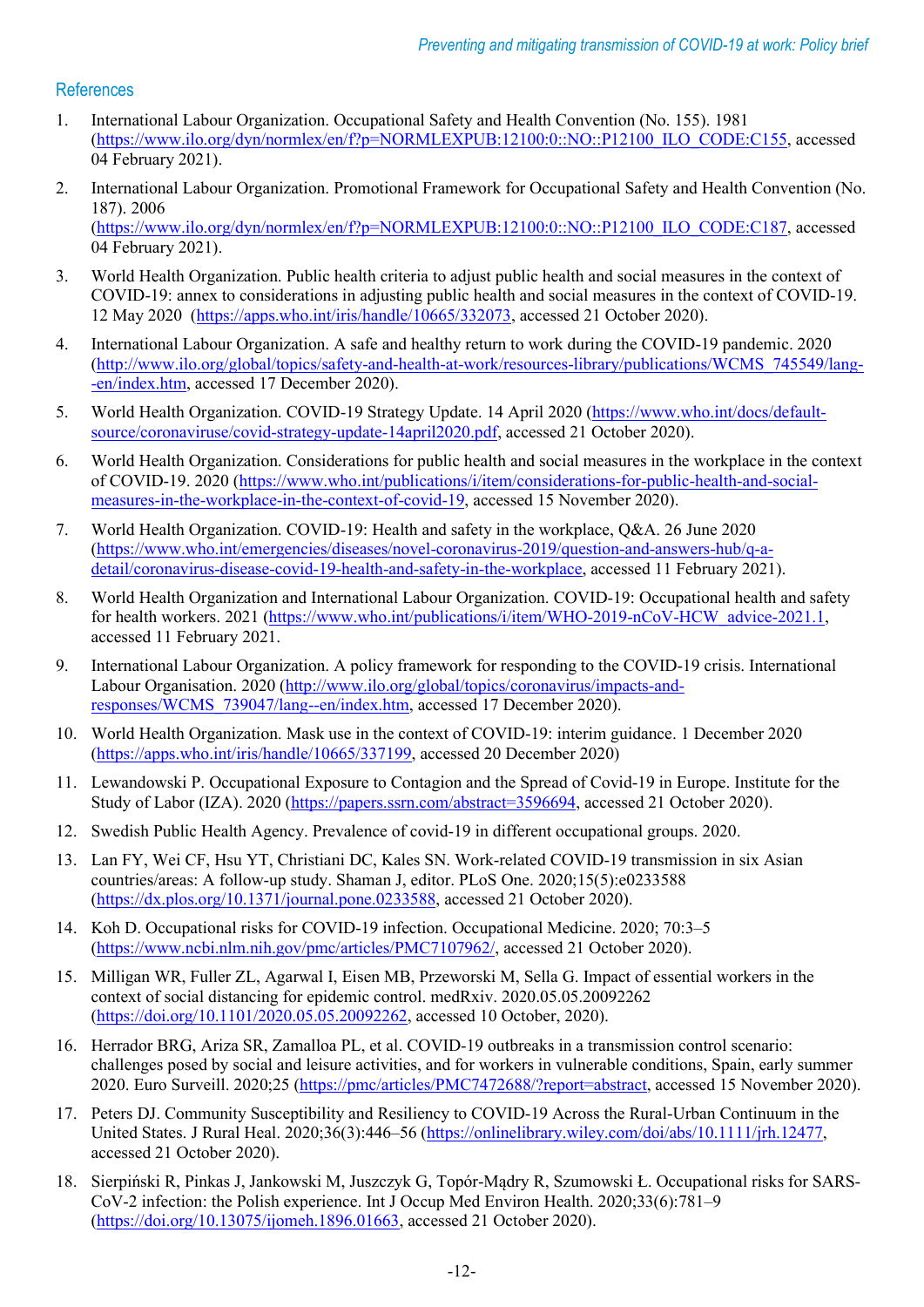- 19. Baker MG, Peckham TK, Seixas NS. Estimating the burden of United States workers exposed to infection or disease: A key factor in containing risk of COVID-19 infection. Nelson CC, editor. PLoS One. 2020;15(4):e0232452 [\(https://dx.plos.org/10.1371/journal.pone.0232452,](https://dx.plos.org/10.1371/journal.pone.0232452) accessed 21 October 2020).
- 20. Torres P, Empireo M, Diaque P, Empireo G, Rubio M, Empireo S, et al. IgG seroprevalence against SARS-CoV-2 in a cohort of 449 non-hospitalized, high-risk exposure individuals. Research Square. 2020 [\(https://doi.org/10.21203/rs.3.rs-53747/v1,](https://doi.org/10.21203/rs.3.rs-53747/v1) accessed 21 October 2020).
- 21. Araya F. Modeling the spread of COVID-19 on construction workers: An agent-based approach. Saf Sci. 2021 Jan 1;133:105022.
- 22. Bui DP, McCaffrey K, Friedrichs M, LaCross N, Lewis NM, Sage K, et al. Racial and Ethnic Disparities Among COVID-19 Cases in Workplace Outbreaks by Industry Sector — Utah, March 6–June 5, 2020. MMWR Morb Mortal Wkly Rep. 2020;69(33):1133–8 [\(https://www.ncbi.nlm.nih.gov/pmc/articles/PMC7439983/,](https://www.ncbi.nlm.nih.gov/pmc/articles/PMC7439983/) accessed 21 October 2020).
- 23. Bochtis D, Benos L, Lampridi M, Marinoudi V, Pearson S, Sørensen CG. Agricultural Workforce Crisis in Light of the COVID-19 Pandemic. 2020;12(19):8212 [\(https://www.mdpi.com/2071-1050/12/19/8212,](https://www.mdpi.com/2071-1050/12/19/8212) accessed 21 October 2020).
- 24. Lee J, Kim M. Estimation of the number of working population at high-risk of COVID-19 infection in Korea. Epidemiol Health. 2020;42:e2020051 [\(https://pubmed.ncbi.nlm.nih.gov/32660216/,](https://pubmed.ncbi.nlm.nih.gov/32660216/) accessed 21 October 2020).
- 25. Anand P, Allen H, Ferrer R, Gold N, Gonzales R, Kontopantelis E, Krause M. Work-Related and Personal Predictors of COVID-19 Transmission. Institute for the Study of Labor (IZA). 29 July 2020 [\(https://papers.ssrn.com/sol3/papers.cfm?abstract\\_id=3654930,](https://papers.ssrn.com/sol3/papers.cfm?abstract_id=3654930) accessed 21 October 2020).
- 26. Baylis P, Beauregard P-L, Connolly M, Fortin N, Green D, Cubillos PG, et al. The Distribution of COVID-19 Related Risks. National Bureau of Economic Research. Cambridge, MA; 2020 [\(http://www.nber.org/papers/w27881.pdf,](http://www.nber.org/papers/w27881.pdf) accessed 15 November 2020).
- 27. St-Denis X. Sociodemographic Determinants of Occupational Risks of Exposure to COVID-19 in Canada. SocArXiv. 2020 [\(https://osf.io/preprints/socarxiv/nrjd3/,](https://osf.io/preprints/socarxiv/nrjd3/) accessed 21 October 2020).
- 28. Hawkins D. Differential occupational risk for COVID‐19 and other infection exposure according to race and ethnicity. Am J Ind Med. 2020;63(9):817–20 [\(https://onlinelibrary.wiley.com/doi/abs/10.1002/ajim.23145,](https://onlinelibrary.wiley.com/doi/abs/10.1002/ajim.23145) accessed 21 October 2020).
- 29. Mutambudzi M, Niedzwiedz C, Macdonald E, Leyland A, Mair F, Anderson J, et al. Occupation and risk of severe COVID-19: prospective cohort study of 120,075 UK Biobank participants. Occupational and Environmental Medicine. 2021;78:307-314 [\(https://oem.bmj.com/content/78/5/307,](https://oem.bmj.com/content/78/5/307) accessed 13 May 2021).
- 30. Rogers TN, Rogers CR, VanSant-Webb E, Gu LY, Yan B, Qeadan F. Racial Disparities in COVID-19 Mortality Among Essential Workers in the United States. World Med Heal Policy. 2020;12(3):311–27 [\(https://onlinelibrary.wiley.com/doi/full/10.1002/wmh3.358,](https://onlinelibrary.wiley.com/doi/full/10.1002/wmh3.358) accessed 21 October 2020).
- 31. Waltenburg MA, Rose CE, Victoroff T, Butterfield M, Dillaha JA, Heinzerling A, et al. Coronavirus Disease among Workers in Food Processing, Food Manufacturing, and Agriculture Workplaces. Emerg Infect Dis. 2020;27(1) [\(https://wwwnc.cdc.gov/eid/article/27/1/20-3821\\_article,](https://wwwnc.cdc.gov/eid/article/27/1/20-3821_article) accessed 21 October 2020).
- 32. Koh D. Migrant workers and COVID-19. Occup Environ Med. 2020;77(9):634–6.
- 33. Jang S, Han SH, Rhee JY. Cluster of Coronavirus disease associated with fitness dance classes, South Korea. Emerg Infect Dis. 2020;26(8):1917–20 [\(https://pmc/articles/PMC7392463/?report=abstract,](https://pmc/articles/PMC7392463/?report=abstract) accessed 15 November 2020).
- 34. Kakimoto K, Kamiya H, Yamagishi T, Matsui T, Suzuki M, Wakita T. Initial Investigation of Transmission of COVID-19 Among Crew Members During Quarantine of a Cruise Ship — Yokohama, Japan, February 2020. MMWR Morb Mortal Wkly Rep. 2020 Mar 20;69(11):312–3.
- 35. Addetia A, Crawford KHD, Dingens A, Zhu H, Roychoudhury P, Huang M-L, et al. Neutralizing antibodies correlate with protection from SARS-CoV-2 in humans during a fishery vessel outbreak with high attack rate. J Clin Microbiol. 2020 [\(http://jcm.asm.org/,](http://jcm.asm.org/) accessed 21 October 2020).
- 36. Payne DC, Smith-Jeffcoat SE, Nowak G, Chukwuma U, Geibe JR, Hawkins RJ, et al. SARS-CoV-2 Infections and Serologic Responses from a Sample of U.S. Navy Service Members — USS Theodore Roosevelt, April 2020. MMWR Morb Mortal Wkly Rep. 2020;69(23):714–21 [\(https://www.ncbi.nlm.nih.gov/pmc/articles/PMC7315794/,](https://www.ncbi.nlm.nih.gov/pmc/articles/PMC7315794/) accessed 21 October 2020).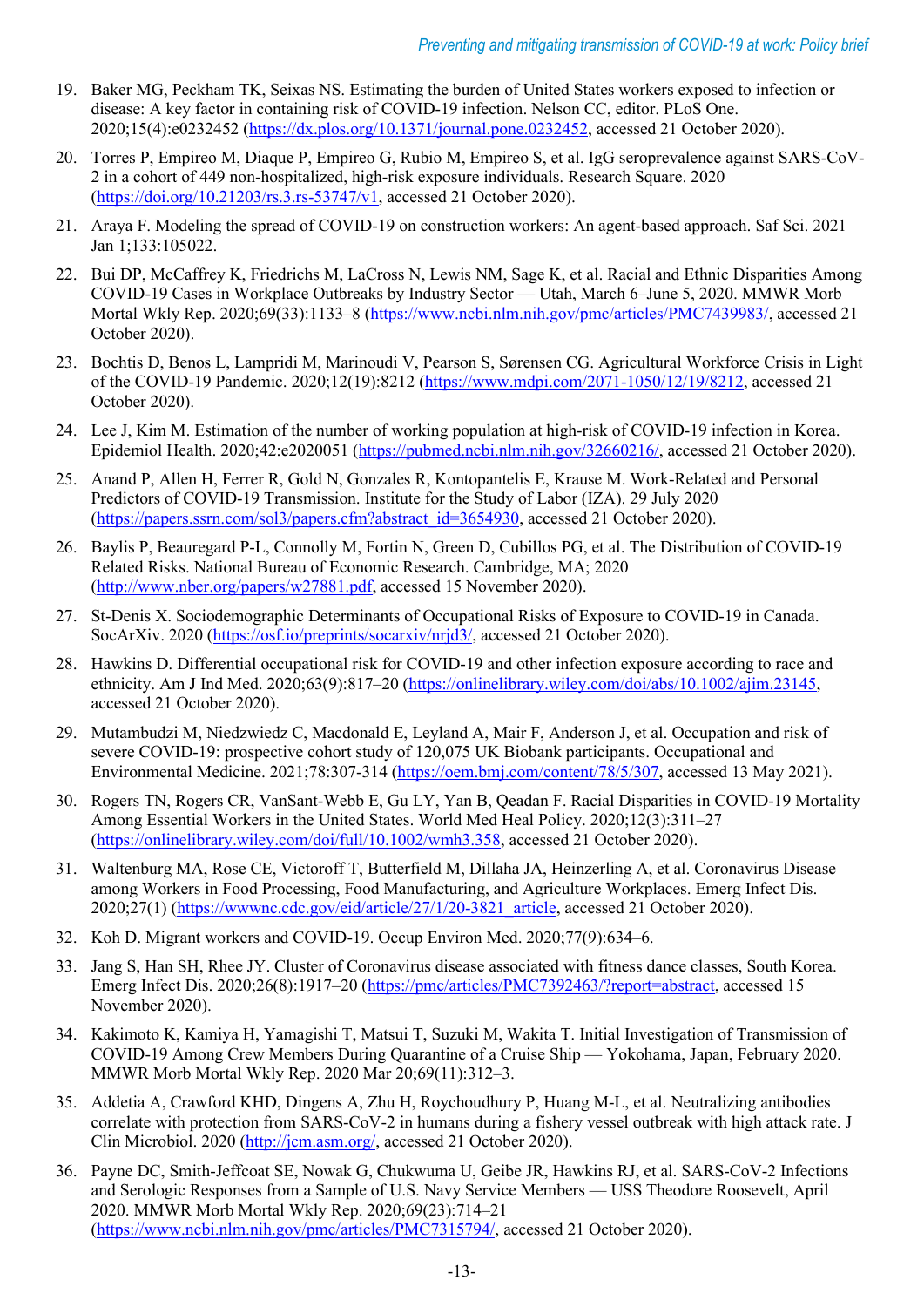- 37. Soltanzadeh A, Mohammadfam I, Mahdinia M, Salimi V, Koupal R. Assessing the Risk of COVID-19 in Workplace Environments using Rapid Risk Analysis. J Mil Med. 2020;22(6):607–15.
- 38. Yifang L, Jiameng L, Penghui Z, Jing L, Xiaochun D, Jie L, et al. Analysis on cluster cases of COVID-19 in Tianjin. Chinese J Endem. 2020;41(5):653–6 [\(https://europepmc.org/article/med/32213269,](https://europepmc.org/article/med/32213269) accessed 21 October 2020).
- 39. Wu WS, Li YG, Wei ZF, Zhou PH, Lyu LK, Zhang GP, et al. Investigation and analysis on characteristics of a cluster of COVID-19 associated with exposure in a department store in Tianjin. Zhonghua Liu Xing Bing Xue Za Zhi. 2020;41(4):489–93 [\(https://europepmc.org/article/med/32133830,](https://europepmc.org/article/med/32133830) accessed 21 October 2020).
- 40. Leffler CT, Hogan MC. Age-dependence of mortality from novel coronavirus disease (COVID-19) in highly exposed populations: New York transit workers and residents and Diamond Princess passengers. medRxiv. 2020.05.14.20094847 [\(https://doi.org/10.1101/2020.05.14.20094847,](https://doi.org/10.1101/2020.05.14.20094847) accessed 21 October 2020).
- 41. Lan F-Y, Suharlim C, Kales SN, Yang J. Association between SARS-CoV-2 infection, exposure risk and mental health among a cohort of essential retail workers in the United States. medRxiv. 2020.06.08.20125120 [\(https://doi.org/10.1101/2020.06.08.20125120,](https://doi.org/10.1101/2020.06.08.20125120) accessed 15 November 2020).
- 42. Haiyan Y, Jie X, Yan L, Xuan L, Yuefei J, Shuaiyin C, et al. The preliminary analysis on the characteristics of the cluster for the COVID - 19. Chinese J Endem. 2020;41(5):623–8 [\(https://europepmc.org/article/med/32145716,](https://europepmc.org/article/med/32145716) accessed 21 October 2020).
- 43. Hendrix MJ, Walde C, Findley K, Trotman R. Absence of Apparent Transmission of SARS-CoV-2 from Two Stylists After Exposure at a Hair Salon with a Universal Face Covering Policy — Springfield, Missouri, May 2020. MMWR Morb Mortal Wkly Rep. 2020;69(28):930–2 [\(http://www.cdc.gov/mmwr/volumes/69/wr/mm6928e2.htm?s\\_cid=mm6928e2\\_w,](http://www.cdc.gov/mmwr/volumes/69/wr/mm6928e2.htm?s_cid=mm6928e2_w) accessed 21 October 2020).
- 44. Cai J, Sun W, Huang J, Gamber M, Wu J, He G. Indirect virus transmission in cluster of COVID-19 cases, Wenzhou, China. Emerg Infect Dis. 2020;26(6):1343–5 [\(https://doi.org/10.1126/science.1086616,](https://doi.org/10.1126/science.1086616) accessed 21 October 2020).
- 45. Szablewski CM, Chang KT, Brown MM, Chu VT, Yousaf AR, Anyalechi N, et al. SARS-CoV-2 Transmission and Infection Among Attendees of an Overnight Camp — Georgia, June 2020. MMWR Morb Mortal Wkly Rep. 2020;69(31):1023–5 [\(https://www.ncbi.nlm.nih.gov/pmc/articles/PMC7454898/,](https://www.ncbi.nlm.nih.gov/pmc/articles/PMC7454898/) accessed 21 October 2020).
- 46. Caban-Martinez AJ, Schaefer-Solle N, Santiago K, Louzado-Feliciano P, Brotons A, Gonzalez M, et al. Epidemiology of SARS-CoV-2 antibodies among firefighters/paramedics of a US fire department: A crosssectional study. Occup Environ Med. 2020;0:1–5 [\(http://oem.bmj.com/,](http://oem.bmj.com/) accessed 21 October 2020).
- 47. Valencia C, Quang LC, Handcock M, Nguyen DT, Doan Q, Nguyen TV, et al. Asymptomatic and Presymptomatic Transmission of 2019 Novel Coronavirus (COVID-19) Infection: An Estimation from a Cluster of Confirmed Cases in Ho Chi Minh City, Vietnam. SSRN Electron J. 2020 [\(https://papers.ssrn.com/abstract=3630119,](https://papers.ssrn.com/abstract=3630119) accessed 21 October 2020).
- 48. Bao C, Pan E, Ai J, Dai Q, Xu K, Shi N, et al. COVID‐19 outbreak following a single patient exposure at an entertainment site: An epidemiological study. Transbound Emerg Dis. 2020;tbed.13742 [\(https://onlinelibrary.wiley.com/doi/abs/10.1111/tbed.13742,](https://onlinelibrary.wiley.com/doi/abs/10.1111/tbed.13742) accessed 15 November 2020).
- 49. Yang N, Shen Y, Shi C, Ma AHY, Zhang X, Jian X, et al. In-flight Transmission Cluster of COVID-19: A Retrospective Case Series. medRxiv. 2020.03.28.20040097 [\(https://doi.org/10.1101/2020.03.28.20040097,](https://doi.org/10.1101/2020.03.28.20040097) accessed 21 October 2020).
- 50. Pongpirul WA, Pongpirul K, Ratnarathon AC, Prasithsirikul W. Journey of a Thai Taxi driver and novel coronavirus. New England Journal of Medicine. Massachussetts Medical Society. 2020; 382:1067– 8.[\(http://www.nejm.org/doi/10.1056/NEJMc2001621,](http://www.nejm.org/doi/10.1056/NEJMc2001621) accessed 21 October 2020).
- 51. Park SY, Kim YM, Yi S, Lee S, Na BJ, Kim CB, et al. Coronavirus disease outbreak in call center, South Korea. Emerg Infect Dis. 2020;26(8):1666–70 [\(https://doi.org/10.3201/eid2608.201274,](https://doi.org/10.3201/eid2608.201274) accessed 21 October 2020).
- 52. Ying Z, Xu S, Wei C, Chunnan F, Liru G, Xiaoli W, et al. Epidemiological investigation on a cluster epidemic of COVID-19 in a collective workplace in Tianjin. Chinese J Endem. 2020;41(5):648–52 [\(https://europepmc.org/article/med/32162858,](https://europepmc.org/article/med/32162858) accessed 21 October 2020).
- 53. Böhmer MM, Buchholz U, Corman VM, Hoch M, Katz K, Marosevic D V., et al. Investigation of a COVID-19 outbreak in Germany resulting from a single travel-associated primary case: a case series. Lancet Infect Dis. 2020 Aug 1;20(8):920–8.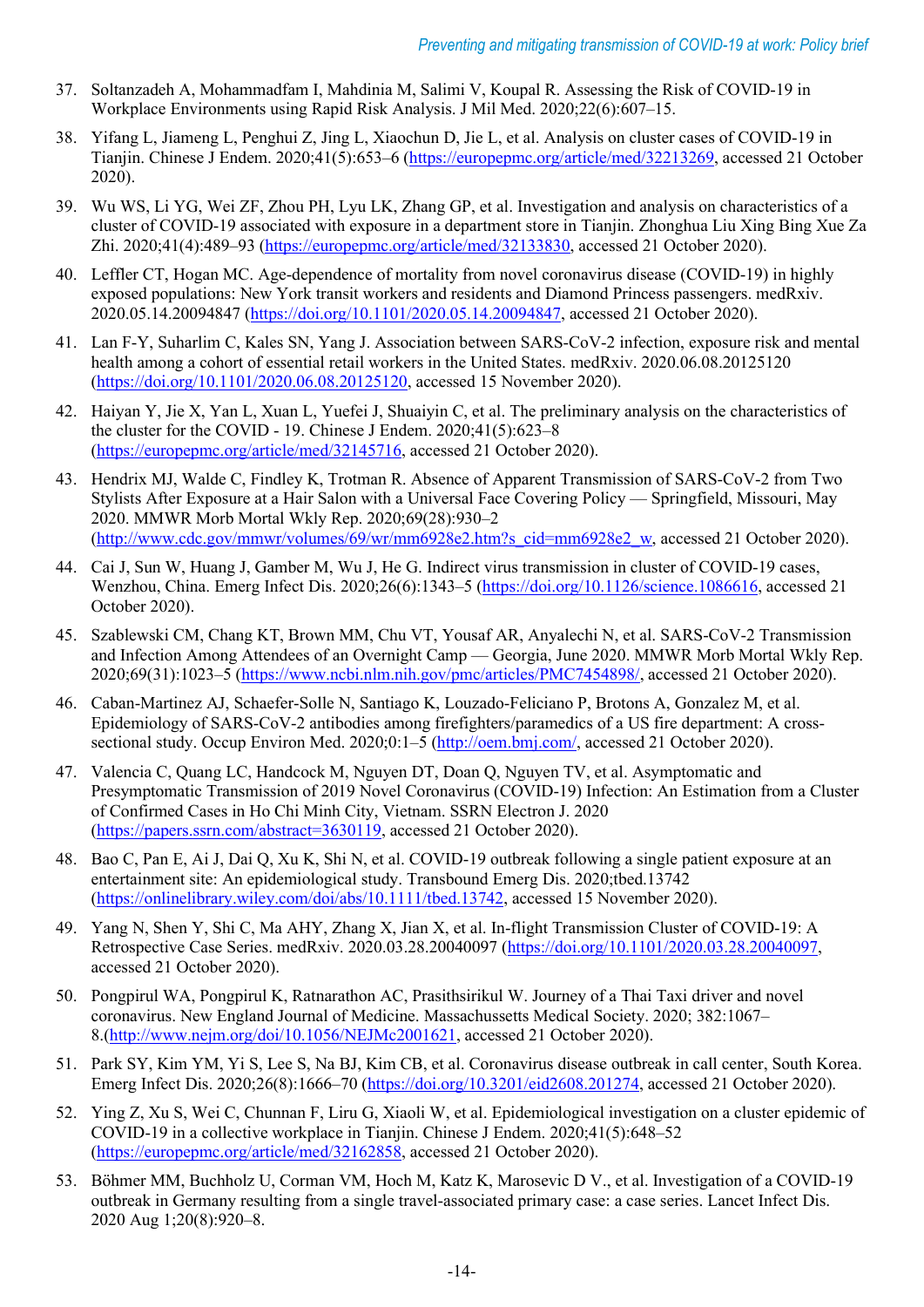- 54. Hall MT, Bui HQ, Rowe J, Do TA. COVID-19 Case and Contact Investigation in an Office Workspace. Mil Med. 2020;00 [\(https://academic.oup.com/milmed/advance-article/doi/10.1093/milmed/usaa194/5872628,](https://academic.oup.com/milmed/advance-article/doi/10.1093/milmed/usaa194/5872628) accessed 21 October 2020).
- 55. Günther T, Czech‐Sioli M, Indenbirken D, Robitaille A, Tenhaken P, Exner M, et al. SARS‐CoV‐2 outbreak investigation in a German meat processing plant. EMBO Mol Med. 2020 [\(https://onlinelibrary.wiley.com/doi/10.15252/emmm.202013296,](https://onlinelibrary.wiley.com/doi/10.15252/emmm.202013296) accessed 15 November 2020).
- 56. Dyal JW, Grant MP, Broadwater K, Bjork A, Waltenburg MA, Gibbins JD, et al. COVID-19 Among Workers in Meat and Poultry Processing Facilities ― 19 States, April 2020. MMWR Morb Mortal Wkly Rep. 2020;69(18) [\(http://www.cdc.gov/mmwr/volumes/69/wr/mm6918e3.htm?s\\_cid=mm6918e3\\_w,](http://www.cdc.gov/mmwr/volumes/69/wr/mm6918e3.htm?s_cid=mm6918e3_w) accessed 21 October 2020).
- 57. Waltenburg MA, Victoroff T, Charles R, Butterfield M, Jervis RH, et al. COVID-19 Among Workers in Meat and Poultry Processing Facilities-United States. MMWR Morb Mortal Wkly Rep. 2020;69(27):887–92 [\(https://www.cdc.gov/mmwr/volumes/69/wr/mm6927e2.htm,](https://www.cdc.gov/mmwr/volumes/69/wr/mm6927e2.htm) accessed 21 October 2020).
- 58. Steinberg J, Kennedy ED, Basler C, Grant MP, Jacobs JR, Ortbahn D, et al. COVID-19 Outbreak Among Employees at a Meat Processing Facility — South Dakota. MMWR Morb Mortal Wkly Rep. 2020;69(31):1015– 9 [\(https://www.ncbi.nlm.nih.gov/pmc/articles/PMC7454899/,](https://www.ncbi.nlm.nih.gov/pmc/articles/PMC7454899/) accessed 21 October 2020).
- 59. Richmond CS, Sabin AP, Jobe DA, Lovrich SD, Kenny PA. Interregional SARS-CoV-2 spread from a single introduction outbreak in a meat-packing plant in northeast Iowa. medRxiv. 2020.06.08.20125534 [\(https://doi.org/10.1101/2020.06.08.20125534,](https://doi.org/10.1101/2020.06.08.20125534) accessed 21 October 2020).
- 60. Guenther T, Czech-Sioli M, Indenbirken D, Robitailles A, Tenhaken P, Exner M, et al. Investigation of a superspreading event preceding the largest meat processing plant-related SARS-Coronavirus 2 outbreak in Germany. SSRN Electron J. 2020 [\(https://papers.ssrn.com/abstract=3654517,](https://papers.ssrn.com/abstract=3654517) accessed 21 October 2020).
- 61. Al-Rifai RH, Acuna J, Al Hossany FI, Aden B, Abdullah S, Memari A, et al. Epidemiological characterization of symptomatic and asymptomatic COVID-19 cases and positivity in subsequent RT-PCR tests in the United Arab Emirates. medRxiv. 2020 [\(https://doi.org/10.1101/2020.09.23.20200030,](https://doi.org/10.1101/2020.09.23.20200030) accessed 21 October 2020).
- 62. Dechen T, Pavlova W, Boals M, Moussa G, Madan M, Thakkar A, et al. Reopening Businesses and Risk of COVID-19 Transmission. medRxiv. 2020 [\(https://doi.org/10.1101/2020.05.24.20112110,](https://doi.org/10.1101/2020.05.24.20112110) accessed 21 October 2020).
- 63. Zachreson C, Mitchell L, Lydeamore M, Rebuli N, Tomko M, Geard N. Risk mapping for COVID-19 outbreaks using mobility data. arXiv [phyics.soc-ph]. 2020 [\(http://arxiv.org/abs/2008.06193,](http://arxiv.org/abs/2008.06193) accessed 21 October 2020).
- 64. Chew MH, Koh FH, Wu JT, Ngaserin S, Ng A, Ong BC, et al. Clinical assessment of COVID-19 outbreak among migrant workers residing in a large dormitory in Singapore. Journal of Hospital Infection. 2020;106:202– 3 [\(https://www.ncbi.nlm.nih.gov/pmc/articles/PMC7261446/,](https://www.ncbi.nlm.nih.gov/pmc/articles/PMC7261446/) accessed 21 October 2020).
- 65. Roedere T, Mollo B, Vincent C, Nikolay B, Llosa A, Nesbitt R, et al. High seroprevalence of SARS-CoV-2 antibodies among people living in precarious situations in Ile de France. medRxiv. 2020.[\(https://doi.org/10.1101/2020.10.07.20207795,](https://doi.org/10.1101/2020.10.07.20207795) accessed 21 October 2020).
- 66. Jerković I, Ljubić T, Bašić Ž, Kružić I, Kunac N, Bezić J, et al. SARS-CoV-2 antibody seroprevalence in industry workers in Split-Dalmatia and Šibenik-Knin County, Croatia. medRxiv. 2020 [\(https://doi.org/10.1101/2020.05.11.20095158,](https://doi.org/10.1101/2020.05.11.20095158) accessed 15 November 2020).
- 67. Pung R, Chiew CJ, Young BE, Chin S, Chen MIC, Clapham HE, et al. Investigation of three clusters of COVID-19 in Singapore: implications for surveillance and response measures. Lancet. 2020;395(10229):1039–46.
- 68. Ministry of Health Manatū Hauora. COVID-19 significant clusters. 2020 [\(https://www.health.govt.nz/our](https://www.health.govt.nz/our-work/diseases-and-conditions/covid-19-novel-coronavirus/covid-19-current-situation/covid-19%0D%0Acurrent-cases/covid-19-significant-clusters%20%0D%0A)[work/diseases-and-conditions/covid-19-novel-coronavirus/covid-19-current-situation/covid-19%0D%0Acurrent](https://www.health.govt.nz/our-work/diseases-and-conditions/covid-19-novel-coronavirus/covid-19-current-situation/covid-19%0D%0Acurrent-cases/covid-19-significant-clusters%20%0D%0A)[cases/covid-19-significant-clusters %0D%0A,](https://www.health.govt.nz/our-work/diseases-and-conditions/covid-19-novel-coronavirus/covid-19-current-situation/covid-19%0D%0Acurrent-cases/covid-19-significant-clusters%20%0D%0A) accessed 21 October 2020).
- 69. Pichler S, Wen K, Ziebarth NR. COVID-19 Emergency Sick Leave Has Helped Flatten The Curve In The United States. Health Aff. 2020;13(12) [\(https://doi.org/10.1377/hlthaff.2020.00863,](https://doi.org/10.1377/hlthaff.2020.00863) accessed 14 May 2021).
- 70. Brotherhood, L., & Jerbashian V. Firm behavior during an epidemic 2020 [\(https://papers.ssrn.com/sol3/papers.cfm?abstract\\_id=3672068,](https://papers.ssrn.com/sol3/papers.cfm?abstract_id=3672068) accessed 21 October 2020).
- 71. Coleman WJ. Economically-motivated interactions and disease spread. CESifo Working Group Paper No. 8478. 2020 [\(https://papers.ssrn.com/sol3/papers.cfm?abstract\\_id=3670874,](https://papers.ssrn.com/sol3/papers.cfm?abstract_id=3670874) accessed 21 October 2020).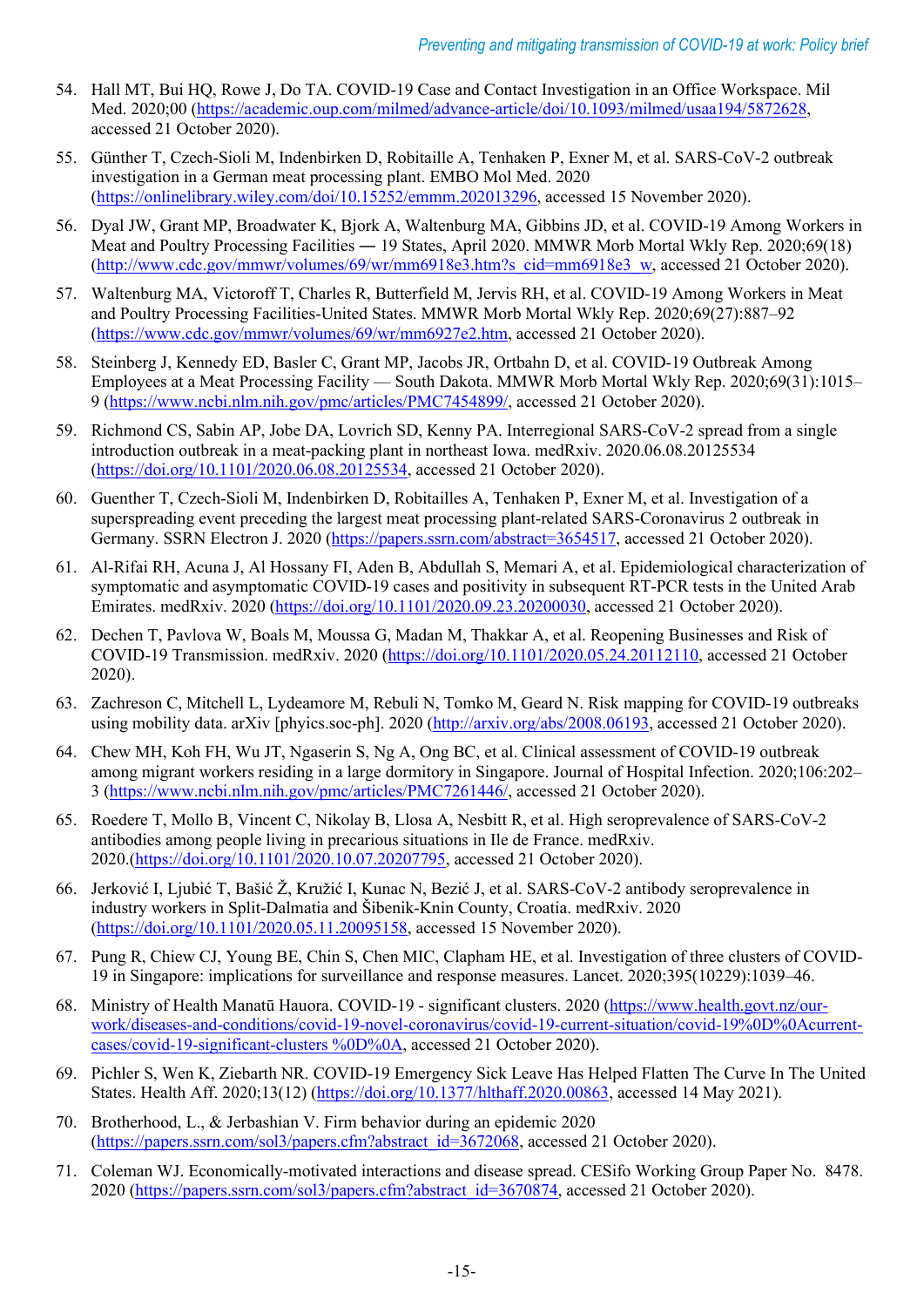- 72. Lim CY, Bohn MK, Lippi G, Ferrari M, Loh TP, Yuen KY, et al. Staff rostering, split team arrangement, social distancing (physical distancing) and use of personal protective equipment to minimize risk of workplace transmission during the COVID-19 pandemic: A simulation study. Clin Biochem. 2020;86:15-22 [\(https://linkinghub.elsevier.com/retrieve/pii/S0009912020308390,](https://linkinghub.elsevier.com/retrieve/pii/S0009912020308390) accessed 14 May 2021).
- 73. Harsha P, Junepa S, Patil P, Rathod N, Saptharishi R, Sarath AY, Sriram S, Srivastava P, Sundaresan R, Vaidhiyan NK. COVID-19 Epidemic Study II: Phased emergence from the lockdown in Mumbai. arxiv. 2020 [\(https://arxiv.org/abs/2006.03375,](https://arxiv.org/abs/2006.03375) accessed 21 October 2020).
- 74. Shaw AK, White LA, Michalska-Smith M, Borer ET, Seabloom EW, Snell-Rood E, et al. Lessons from movement ecology for the return to work: modeling contacts and the spread of COVID-19. medRxiv. 2020 [\(https://doi.org/10.1101/2020.05.27.20114728,](https://doi.org/10.1101/2020.05.27.20114728) accessed 21 October 2020).
- 75. Yilmazkuday H. Stay-at-Home Works to Fight Against COVID-19: International Evidence from Google Mobility Data. SSRN Electron J. 2020 [\(https://papers.ssrn.com/abstract=3571708,](https://papers.ssrn.com/abstract=3571708) accessed 21 October 2020).
- 76. Ryu S, Noh E, Ali ST, Kim D, Lau EHY, Cowling BJ. Epidemiology and Control of Two Epidemic Waves of SARS-CoV-2 in South Korea. SSRN Electron J. 2020 [\(https://papers.ssrn.com/abstract=3687061,](https://papers.ssrn.com/abstract=3687061) accessed 21 October 2020).
- 77. Kailu W, Wong E, Ho K, Cheung A. Availability of workplace policy for prevention of coronavirus disease 2019 and its relationship with personal protection behaviours: A survey of employees. Research Square. 2020 [\(https://www.researchsquare.com/article/rs-27221/latest.pdf,](https://www.researchsquare.com/article/rs-27221/latest.pdf) accessed 21 October 2020).
- 78. Marshall DL, Bois F, Jensen SKS, Linde SA, Higby R, Rémy-McCort Y, et al. Sentinel Coronavirus environmental monitoring can contribute to detecting asymptomatic SARS-CoV-2 virus spreaders and can verify effectiveness of workplace COVID-19 controls. Microb Risk Anal. 2020;100137.
- 79. Harrichandra A, Ierardi AM, Pavilonis B. An estimation of airborne SARS-CoV-2 infection transmission risk in New York City nail salons. Toxicol Ind Health. 2020;074823372096465 [\(http://journals.sagepub.com/doi/10.1177/0748233720964650,](http://journals.sagepub.com/doi/10.1177/0748233720964650) accessed 21 October 2020).
- 80. Chin ET, Lo NC, Huynh BQ, Murrill M, Basu S. Frequency of routine testing for SARS-CoV-2 to reduce transmission among workers. medRxiv. 2020 [\(https://pmc/articles/PMC7273291/?report=abstract,](https://pmc/articles/PMC7273291/?report=abstract) accessed 21 October 2020).
- 81. Augenbraun BL, Lasner ZD, Mitra D, Prabhu S, Raval S, Sawaoka H, et al. Assessment and mitigation of aerosol airborne SARS-CoV-2 transmission in laboratory and office environments. J Occup Environ Hyg. 2020;17(10):447–56 [\(https://www.tandfonline.com/doi/full/10.1080/15459624.2020.1805117,](https://www.tandfonline.com/doi/full/10.1080/15459624.2020.1805117) accessed 15 November 2020).
- 82. European Agency for Safety and Health at Work. Worker representation and consultation on health and safety: An analysis of the findings of the European survey of enterprises on new and emerging risks. Luxembourg. 2012.
- 83. Dean A, Venkataramani A, Kimmel S. Mortality Rates From COVID-19 Are Lower In Unionized Nursing Homes. Health Aff. 2020;39(11):1993–2001 [\(http://www.healthaffairs.org/doi/10.1377/hlthaff.2020.01011,](http://www.healthaffairs.org/doi/10.1377/hlthaff.2020.01011) accessed 1 March 2021).
- 84. World Health Organization. Tracking Public Health and Social Measures. 2020 [\(https://www.who.int/emergencies/diseases/novel-coronavirus-2019/phsm,](https://www.who.int/emergencies/diseases/novel-coronavirus-2019/phsm) accessed 13 May 2021).
- 85. Shaw J, Day T, Malik N, Barber N, Wickenheiser H, Fisman DN, Bogoch I, Brownstein JI, Williamson T. Working in a bubble: How can businesses reopen while limiting the risk of COVID-19 outbreaks? CMAJ. 2020 Nov 2;192(44):E1362-E1366.
- 86. Zhao J, Jia J, Qian Y, Zhong L, Wang J, Cai Y. COVID-19 in Shanghai: IPC policy exploration in support of work resumption through system dynamics modeling. Risk Manag Healthc Policy. 2020;13:1951–63 [\(https://pmc/articles/PMC7550726/?report=abstract,](https://pmc/articles/PMC7550726/?report=abstract) accessed15 November 2020).
- 87. Ángel L, Cantarero -David H-D, Arenaza P-D, Hierro LA, Cantarero D, Patiño D, et al. Who can go back to work when the COVID-19 pandemic remits? medRxiv. 2020 [\(https://doi.org/10.1101/2020.05.06.20093344,](https://doi.org/10.1101/2020.05.06.20093344) accessed 15 November 2020).
- 88. Okungbowa-Ikponmwosa J, Mu Y, Job G. Feasibility of establishing a return-to-work protocol based on COVID-19 antibodies testing. medRxiv. 2020 [\(https://doi.org/10.1101/2020.09.03.20187823,](https://doi.org/10.1101/2020.09.03.20187823) accessed 21 October 2020).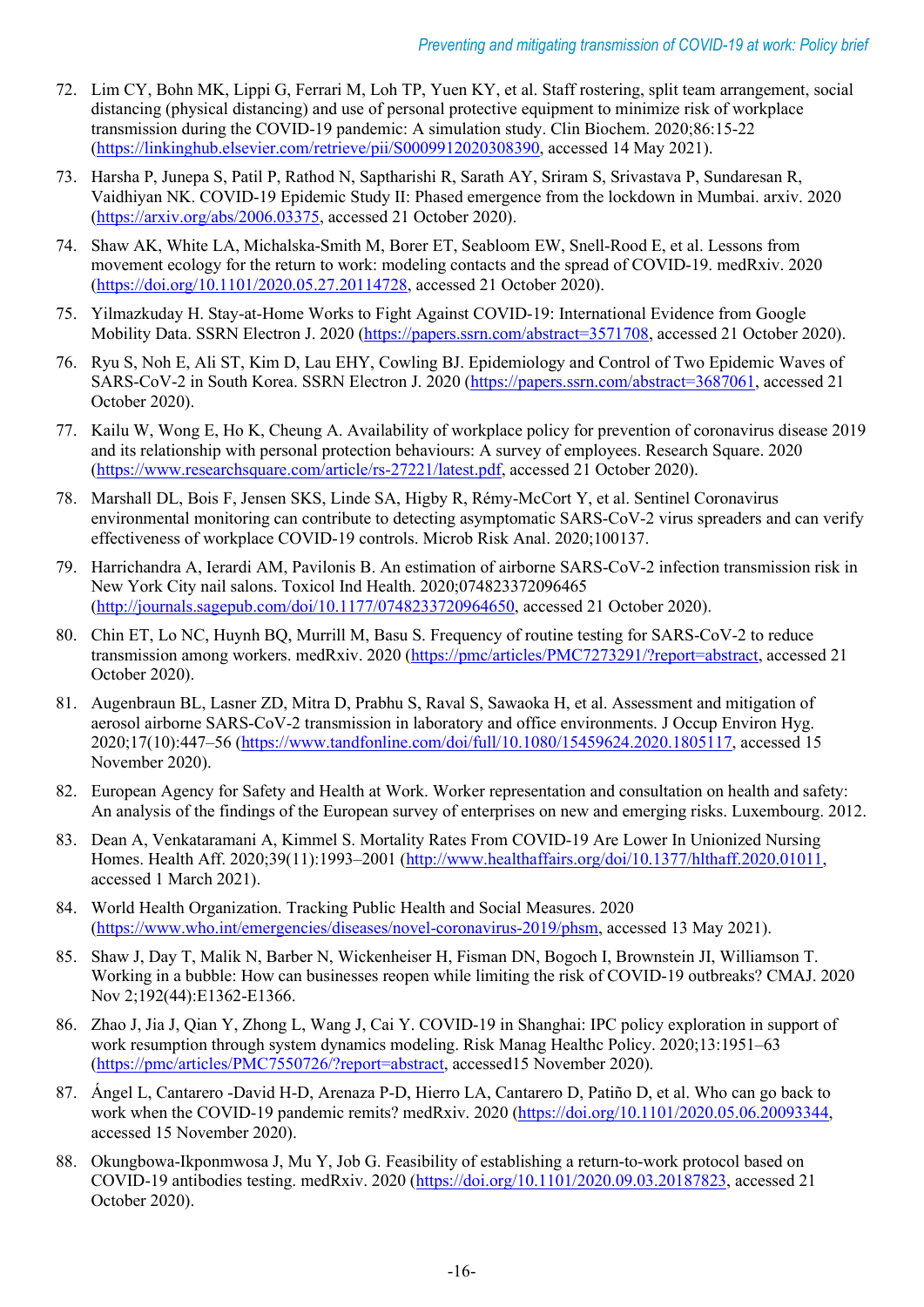- 89. Parcell B, Brechin K, Allstaff S, Park M, Third W, Bean S, et al. Drive-through testing for SARS-CoV-2 in symptomatic health and social care workers and household members: an observational cohort study in Tayside, Scotland. medRxiv. 2020 [\(https://doi.org/10.1101/2020.05.08.20078386,](https://doi.org/10.1101/2020.05.08.20078386) accessed 21 October 2020).
- 90. World Health Organization. Considerations for public health and social measures in the workplace in the context of COVID-19. 2020. [\(https://www.who.int/publications/i/item/considerations-for-public-health-and-social](https://www.who.int/publications/i/item/considerations-for-public-health-and-social-measures-in-the-workplace-in-the-context-of-covid-19)[measures-in-the-workplace-in-the-context-of-covid-19,](https://www.who.int/publications/i/item/considerations-for-public-health-and-social-measures-in-the-workplace-in-the-context-of-covid-19) accessed 15 November 2020).
- 91. International Labour Organization. Prevention and Mitigation of COVID-19 at Work: Action Checklist. 2020. [\(https://www.ilo.org/global/topics/safety-and-health-at-work/resources](https://www.ilo.org/global/topics/safety-and-health-at-work/resources-library/publications/WCMS_741813/lang--en/index.htm)[library/publications/WCMS\\_741813/lang--en/index.htm,](https://www.ilo.org/global/topics/safety-and-health-at-work/resources-library/publications/WCMS_741813/lang--en/index.htm) accessed 28 January 2021).
- 92. International Labour Organization. Guidelines on occupational safety and health management systems, ILO-OSH 2001. 2009 [\(https://www.ilo.org/safework/info/standards-and-instruments/WCMS\\_107727/lang--en/index.htm,](https://www.ilo.org/safework/info/standards-and-instruments/WCMS_107727/lang--en/index.htm) accessed 28 January 2021).
- 93. Brooks SK, Webster RK, Smith LE, Woodland L, Wessely S, Greenberg N, et al. The psychological impact of quarantine and how to reduce it: rapid review of the evidence. Lancet. 2020; 395:912–20.
- 94. Crowley F, Doran J. COVID-19, occupational social distancing and remote working potential: An occupation, sector and regional perspective. Reg Sci Policy Pract. 2020;rsp3.12347 [\(https://onlinelibrary.wiley.com/doi/10.1111/rsp3.12347,](https://onlinelibrary.wiley.com/doi/10.1111/rsp3.12347) accessed 21 October 2020).
- 95. American Psychiatric Association. Working Remotely During COVID-19. 2020 [\(https://www.workplacementalhealth.org/employer-resources/working-remotely-during-covid-19,](https://www.workplacementalhealth.org/employer-resources/working-remotely-during-covid-19) accessed 21 October 2020).
- 96. International Labour Organization. Managing work-related psychosocial risks during the COVID-19 pandemic. 2020. [\(https://www.ilo.org/global/topics/safety-and-health-at-work/resources](https://www.ilo.org/global/topics/safety-and-health-at-work/resources-library/publications/WCMS_748638/lang--en/index.htm)[library/publications/WCMS\\_748638/lang--en/index.htm,](https://www.ilo.org/global/topics/safety-and-health-at-work/resources-library/publications/WCMS_748638/lang--en/index.htm) accessed 28 January 2021).
- 97. American Society of Heating, Refrigerating and Air-Conditiong Engineers. Filtration / Disinfection 2020 [\(https://www.ashrae.org/technical-resources/filtration-disinfection#mechanical,](https://www.ashrae.org/technical-resources/filtration-disinfection#mechanical) accessed 21 October 2020).
- 98. American Society of Heating, Refrigerating and Air-Conditiong Engineers. General Recommendations. 2020 [\(https://www.ashrae.org/technical-resources/commercial#general,](https://www.ashrae.org/technical-resources/commercial#general) accessed 21 October 2020).
- 99. American Society of Heating, Refrigerating and Air-Conditiong Engineers. Standard practice for inspection and maintenance of commercial building HVAC systems. Standard 180-2012. 2018 [\(https://www.ashrae.org/File%20Library/Technical%20Resources/Bookstore/previews\\_2016639\\_pre.pdf,](https://www.ashrae.org/File%20Library/Technical%20Resources/Bookstore/previews_2016639_pre.pdf) accessed 21 October 2020).
- 100. World Health Organization. Roadmap to improve and ensure good indoor ventilation in the context of COVID-19. 2021 [\(https://apps.who.int/iris/bitstream/handle/10665/339857/9789240021280-eng.pdf,](https://apps.who.int/iris/bitstream/handle/10665/339857/9789240021280-eng.pdf) accessed 1 March 2021).
- 101. Cirrincione L, Plescia F, Ledda C, Rapisarda V, Martorana D, Moldovan RE, et al. COVID-19 Pandemic: Prevention and protection measures to be adopted at the workplace. Sustain. 2020;12(9):3603 [\(www.mdpi.com/journal/sustainability,](http://www.mdpi.com/journal/sustainability) accessed 21 October 2020).
- 102. World Health Organization. COVID-19 advice for the public. 2021 [\(https://www.who.int/emergencies/diseases/novel-coronavirus-2019/advice-for-public,](https://www.who.int/emergencies/diseases/novel-coronavirus-2019/advice-for-public) accessed 13 May 2021).
- 103. World Health Organization. Obligatory hand hygiene against transmission of COVID-19: interim recommendation. 2020 [\(https://www.who.int/docs/default-source/inaugural-who-partners-forum/who-interim](https://www.who.int/docs/default-source/inaugural-who-partners-forum/who-interim-recommendation-on-obligatoryhand-hygiene-against-transmission-of-cov)[recommendation-on-obligatoryhand-hygiene-against-transmission-of-cov,](https://www.who.int/docs/default-source/inaugural-who-partners-forum/who-interim-recommendation-on-obligatoryhand-hygiene-against-transmission-of-cov) accessed 21 October 2020).
- 104. World Health Organization. Cleaning and disinfection of environmental surfaces in the context of COVID-19. 2020 [\(https://www.who.int/publications/i/item/cleaning-and-disinfection-of-environmental-surfaces-inthe](https://www.who.int/publications/i/item/cleaning-and-disinfection-of-environmental-surfaces-inthe-context-of-covid-19)[context-of-covid-19,](https://www.who.int/publications/i/item/cleaning-and-disinfection-of-environmental-surfaces-inthe-context-of-covid-19) accessed 21 October 2020).
- 105. World Health Organization. When and how to use masks. 2020 [\(https://www.who.int/emergencies/diseases/novel-coronavirus-2019/advice-for-public/when-and-how-to-use](https://www.who.int/emergencies/diseases/novel-coronavirus-2019/advice-for-public/when-and-how-to-use-masks)[masks,](https://www.who.int/emergencies/diseases/novel-coronavirus-2019/advice-for-public/when-and-how-to-use-masks) accessed 21 October 2020).
- 106. Ruffini K, Sojourner A, Wozniak A. Who's In and Who's Out under Workplace COVID Symptom Screening? National Bureau of Economic Research. Cambridge, MA. 2020 [\(http://www.nber.org/papers/w27792.pdf,](http://www.nber.org/papers/w27792.pdf) accessed 21 October 2020).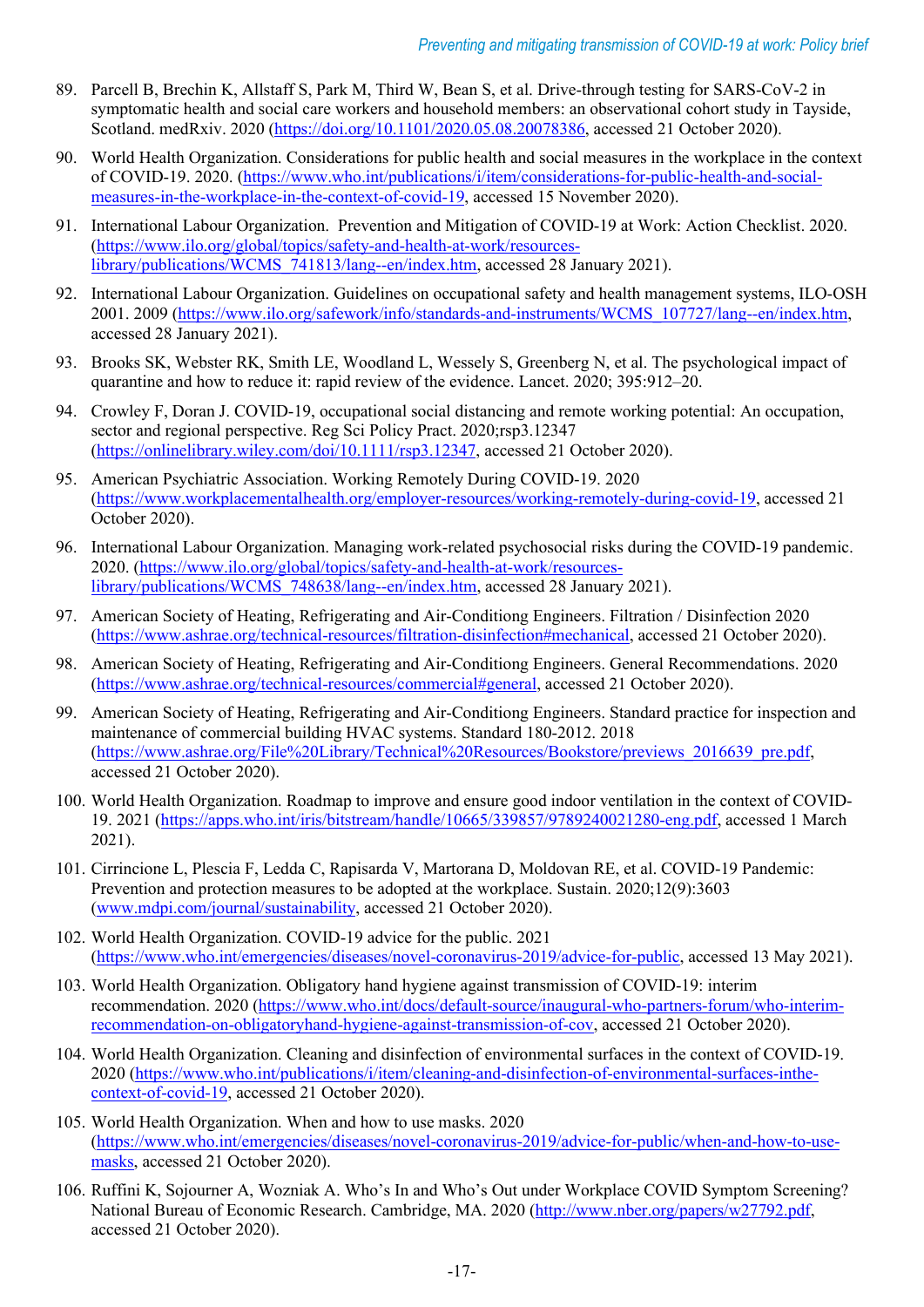- 107. World Health Organization. Antigen-detection in the diagnosis of SARS-CoV-2 infection using rapid immunoassays. 2020 [\(https://www.who.int/publications/i/item/antigen-detection-in-the-diagnosis-of-sars-cov-](https://www.who.int/publications/i/item/antigen-detection-in-the-diagnosis-of-sars-cov-2infection-using-rapid-immunoassays)[2infection-using-rapid-immunoassays,](https://www.who.int/publications/i/item/antigen-detection-in-the-diagnosis-of-sars-cov-2infection-using-rapid-immunoassays) accessed 21 October 2020).
- 108. World Health Organization. Considerations for quarantine of individuals in the context of containment for coronavirus disease (COVID19): interim guidance. 2020 [\(https://apps.who.int/iris/bitstream/handle/10665/331497/WHO-2019-nCoVIHR\\_Quarantine-2020.2-eng.pdf,](https://apps.who.int/iris/bitstream/handle/10665/331497/WHO-2019-nCoVIHR_Quarantine-2020.2-eng.pdf) accessed 21 October 2020).
- 109. International Labour Organization. Safe Return to Work: Ten Action Points in Practical Guidance. 2020 [\(https://www.ilo.org/wcmsp5/groups/public/---ed\\_protect/---protrav/--](https://www.ilo.org/wcmsp5/groups/public/---ed_protect/---protrav/---safework/documents/instructionalmaterial/wcms_745541.pdf) [safework/documents/instructionalmaterial/wcms\\_745541.pdf,](https://www.ilo.org/wcmsp5/groups/public/---ed_protect/---protrav/---safework/documents/instructionalmaterial/wcms_745541.pdf) accessed 17 December, 2020).
- 110. World Health Organization. COVID-19 infographics English [\(https://www.who.int/singapore/news/infographics---English,](https://www.who.int/singapore/news/infographics---English) accessed 21 October 2020).
- 111. International Labour Organization. COVID-19 crisis and the informal economy: Immediate responses and policy challenges. 2020 [\(https://www.ilo.org/global/topics/employment-promotion/informal](https://www.ilo.org/global/topics/employment-promotion/informal-economy/publications/WCMS_743623/lang--en/index.htm)economy/publications/WCMS 743623/lang--en/index.htm, accessed 28 January 2021).
- 112. International Labour Organization. Prevention and Mitigation of COVID-19 at Work for small and medium-sized enterprises: Action Checklist. 2020 [\(https://www.ilo.org/global/topics/safety-and-health-at-work/resources](https://www.ilo.org/global/topics/safety-and-health-at-work/resources-library/training/WCMS_753619/lang--en/index.htm)library/training/WCMS 753619/lang--en/index.htm, accessed 28 January 2021).
- 113. International Labour Organization. Labour Inspection Convention (No.81). 1947. [\(https://www.ilo.org/dyn/normlex/en/f?p=NORMLEXPUB:12100:0::NO::P12100\\_ILO\\_CODE:C081,](https://www.ilo.org/dyn/normlex/en/f?p=NORMLEXPUB:12100:0::NO::P12100_ILO_CODE:C081) accessed 04 February 2021).
- 114. International Labour Organization. Labour Inspection (Agriculture) Convention (No. 129). 1969. [\(https://www.ilo.org/dyn/normlex/en/f?p=NORMLEXPUB:12100:0::NO::P12100\\_ILO\\_CODE:C129,](https://www.ilo.org/dyn/normlex/en/f?p=NORMLEXPUB:12100:0::NO::P12100_ILO_CODE:C129) accessed 04 February 2021).
- 115. Schneider D. Paid sick leave in Washington State: Evidence on employee outcomes, 2016-2018. American Journal of Public Health. 2020;110:499–504 [\(https://ajph.aphapublications.org/doi/full/10.2105/AJPH.2019.305481,](https://ajph.aphapublications.org/doi/full/10.2105/AJPH.2019.305481) accessed 21 October 2020).
- 116. Zhai Y, Santibanez TA, Kahn KE, Black CL, de Perio MA. Paid sick leave benefits, influenza vaccination, and taking sick days due to influenza-like illness among U.S. workers. Vaccine. 2018;36(48):7316–23.
- 117. Heymann J, Raub A, Waisath W, McCormack M, Weistroffer R, Moreno G, et al. Protecting health during COVID-19 and beyond: A global examination of paid sick leave design in 193 countries. Glob Public Health. 2020;15(7):925–34 [\(https://www.tandfonline.com/doi/full/10.1080/17441692.2020.1764076,](https://www.tandfonline.com/doi/full/10.1080/17441692.2020.1764076) accessed 15 Novemberr 2020).
- 118. Marinaccio A, Boccuni F, Rondinone BM, Brusco A, D'Amario S, Iavicoli S. Occupational factors in the COVID-19 pandemic in Italy: compensation claims applications support establishing an occupational surveillance system. Occup Environ Med. 2020;0:oemed-2020-106844.
- 119. Occupational Safety and Health Administration. Enforcement Guidance for Recording Cases of Coronavirus Disease 2019 (COVID-19). 2020 [\(https://www.osha.gov/memos/2020-04-10/enforcement-guidance-recording](https://www.osha.gov/memos/2020-04-10/enforcement-guidance-recording-cases-coronavirus-disease-2019-COVID-19)[cases-coronavirus-disease-2019-COVID-19,](https://www.osha.gov/memos/2020-04-10/enforcement-guidance-recording-cases-coronavirus-disease-2019-COVID-19) accessed 21 October 2020).
- 120. Occupational Safety and Health Administration. Revised Enforcement Guidance for Recording Cases of Coronavirus Disease 2019 (COVID-19). 2020 [\(https://www.osha.gov/memos/2020-05-19/revised-enforcement](https://www.osha.gov/memos/2020-05-19/revised-enforcement-guidance-recording-cases-coronavirus-disease-2019-covid-19)[guidance-recording-cases-coronavirus-disease-2019-covid-19,](https://www.osha.gov/memos/2020-05-19/revised-enforcement-guidance-recording-cases-coronavirus-disease-2019-covid-19) accessed 21 October 2020).
- 121. International Labour Organization. Labour Inspection Convention (No. 81), Article 14. 1947 [https://www.ilo.org/dyn/normlex/en/f?p=NORMLEXPUB:12100:0::NO::P12100\\_ILO\\_CODE:C081,](https://www.ilo.org/dyn/normlex/en/f?p=NORMLEXPUB:12100:0::NO::P12100_ILO_CODE:C081) accessed 30 January, 2021).
- 122. International Organization for Migration and International Chamber of Commerce. Guidance on Protection for Migrant Workers during the Covid-19 pandemic. 2020. [https://iccwbo.org/publication/icc-iom-guidance-on](https://iccwbo.org/publication/icc-iom-guidance-on-protection-for-migrant-workers-during-the-covid-19-pandemic/)[protection-for-migrant-workers-during-the-covid-19-pandemic/,](https://iccwbo.org/publication/icc-iom-guidance-on-protection-for-migrant-workers-during-the-covid-19-pandemic/) accessed March 10, 2021)
- 123. World Health Organization. Constitution of the World Health Organization. 2006 [\(https://www.who.int/governance/eb/who\\_constitution\\_en.pdf,](https://www.who.int/governance/eb/who_constitution_en.pdf) accessed 21 October 2020).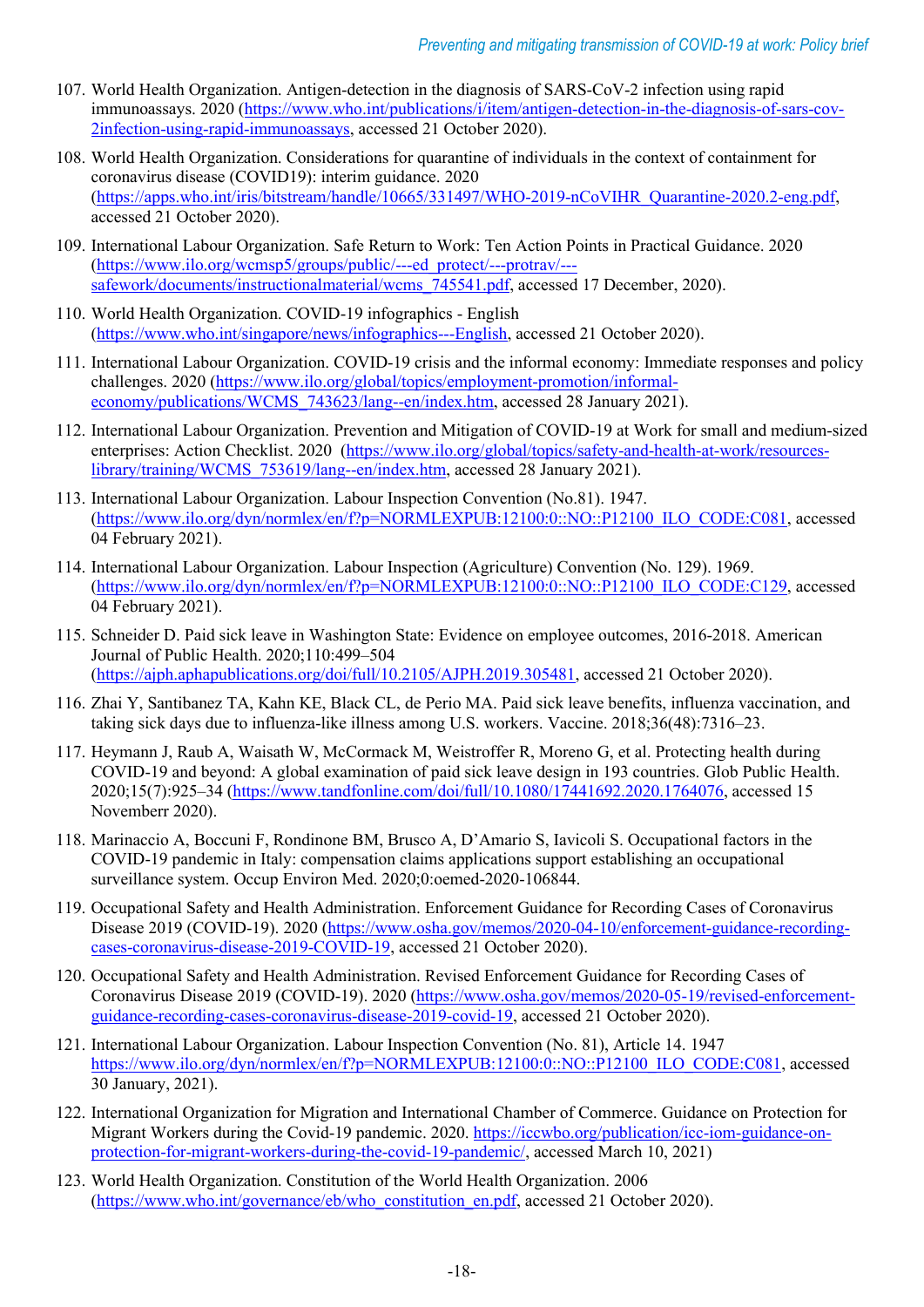- 124. World Health Organization. Preparedness, prevention and control of coronavirus disease (COVID-19) for refugees and migrants in non-camp settings. 2020 [\(https://www.who.int/publications/i/item/preparedness](https://www.who.int/publications/i/item/preparedness-prevention-and-control-of-coronavirus-disease-(covid-19)-for-refugees-and-migrants-in-non-camp-settings)[prevention-and-control-of-coronavirus-disease-\(covid-19\)-for-refugees-and-migrants-in-non-camp-settings,](https://www.who.int/publications/i/item/preparedness-prevention-and-control-of-coronavirus-disease-(covid-19)-for-refugees-and-migrants-in-non-camp-settings) accessed 21 October 2020).
- 125. International Labour Organization. Protecting migrant workers during the COVID-19 pandemic. 2020. [\(https://www.ilo.org/wcmsp5/groups/public/---ed\\_protect/---protrav/--](https://www.ilo.org/wcmsp5/groups/public/---ed_protect/---protrav/---migrant/documents/publication/wcms_743268.pdf) migrant/documents/publication/wcms 743268.pdf, accessed 28 January 2021).
- 126. Public Health Agency of Canada. COVID-19 summary of the risk of outbreaks in the workplace. Emerging science summaries. Emerging evidence on COVID-19. Rapid review on the risk of COVID-19 outbreaks in the workplace. 2020.

# **Acknowledgments**

The following experts participated in the development of this document.

**WHO Secretariat:** Rola Al-Emam, Yonah (Eric) Amster, April Baller, Luca Fontana, Emily Gurley, Sarah Hess, Ivan D. Ivanov, Dorota Jarosinska, Judith Mandelbaum-Schmid, Guy Mbayo, Maria Neira, Lesley Onyon, Julietta Rodriguez-Guzman, Maria Van Kerkhove, Victoria Willet.

**ILO:** Joaquim Pintado Nunes, Franklin Muchiri, Manal Azzi.

**The following external experts contributed to the review of evidence:** John Conly, University of Calgary, Canada; Tricia Corrin and Lisa Waddell, Public Health Agency of Canada, Canada.

Comments were received from representatives of international organizations of workers and employers – International Trade Union Confederation (Owen Tudor) and International Organization of Employers (Pierre Vincensini)

WHO and ILO continues to monitor the situation closely for any changes that may affect this policy brief. Should any factors change, WHO and ILO will issue a further update. Otherwise, this policy brief document will expire 2 years after the date of publication.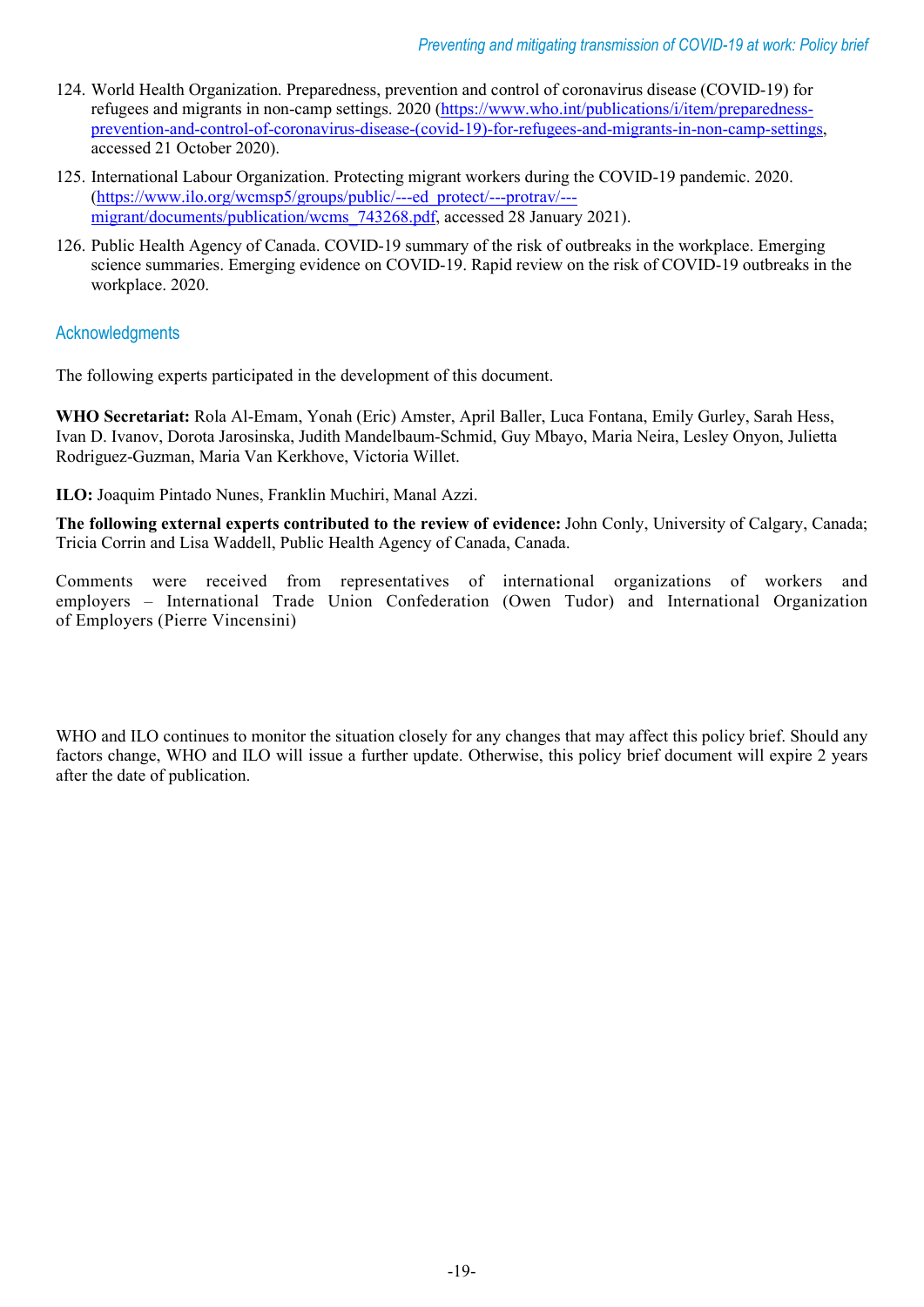#### Annex: Methods

#### **Review of the scientific literature.**

The purpose of the literature review is to define the scope of the public health impact COVID-19 has at work. The review of the literature is based on a rapid review conducted by the Emerging Science Group of Public Health Agency of Canada (126); it is not a systematic review intended to formulate evidence-based guidelines. Searches to retrieve relevant COVID-19 literature were conducted in PubMed, Scopus, BioRxiv, MedRxiv, ArXiv, SSRN and Research Square. The search results were cross-referenced with the literature on the World Health Organization (WHO) COVID literature list and COVID-19 information centres run by the Lancet, BMJ, Elsevier and Wiley. Additional articles, government and public health institution reports were added to the database. The search terms included in this review were "workplace", "work", "occupation", "colleague", "manufacturing", "factory", "office", "employee", "gathering", "transmission", "cluster" and "super spread". There were no language restrictions in the search query. Research published up until October 29, 2020 was included. Each potentially relevant reference was reviewed to confirm its relevance to the policy brief. Conflict of interest was assessed for all articles included. No articles included in the literature review was authored by researchers with perceived conflict of interest (employed or funded by private industry) or was research directly funded by industry with a perceived financial conflict of interest.

#### **Quality of the scientific literature**

The quality of the scientific evidence regarding COVID-19 clusters at work is limited. The majority of studies are small cross-sectional studies or ecological studies prone to selection bias and misclassification. A limited number of studies reviewed (8%) are prospective cohort studies. The geographical representation of studies is limited, with less than 15% of studies being from Asia or Africa and no studies from low-income countries, minimizing the external validity of the literature in addressing risks in many economies. Approximately 20% of studies reviewed are preprints and have not undergone a peer-review process. Long-term follow up of occupational cohorts from multiple different work settings are needed to adequately assess the relationship between occupational characteristics and risk of COVID-19 infection.

#### **Review of workplace policies**

A separate focused review of specific occupational health policy recommendations in the context of COVID-19 was conducted. Policies were abstracted from the global database of public health and social measures applied during the COVID-19 pandemic. The dataset is an open-content collaboration between WHO, the London School of Hygiene and Tropical Medicine, ACAPS, the University of Oxford, the Global Public Health Intelligence Network, the United States Centers for Disease Control and Prevention and the Complexity Science Hub Vienna (84). The database is not a comprehensive or exhaustive list of all occupational health policies globally. Policy categories reviewed include environmental/social measures, workplace closure and remote work and sick leave policies. Information was abstracted to identify worker population, date of implementation and policy details.

#### **Development of policy action points**

The policy brief was developed based on a rapid review of the relevant literature, a review of the relevant policy interventions collected in the PHSM database and a review of all relevant technical guidance published by the WHO and ILO. Key findings and relevant recommendations from these reports and studies were extracted, collated and reviewed in consultation with a panel of experts, including WHO staff from IPC, epidemiology, occupational health, ventilation, Epi-WIN at WHO HQ; occupational health focal persons in WHO regional offices; ILO staff from the Labour Administration, Labour Inspection and Occupational Safety and Health Branch in consultation with other departments and the ILO Bureaux for workers' and employers' activities; and internationally recognized external experts from the field of occupational health and safety. This panel met on two different occasions (remotely) to agree upon recommended policy action points as supported by previously published WHO and ILO guidance. The ILO Bureaux of Employers and Workers are part of the Secretariat of ILO (ILO regular staff members) and were consulted according to the practice established by ILO Cabinet for clearance of any ILO publications. Therefore, ILO staff who participated in the development of this manuscript did not undergo conflict of interest attestation. External reviewers were asked to disclose any circumstances that could represent a potential conflict of interest (i.e., any interest that may affect, or may reasonably be perceived to affect, the expert's objectivity and independence) and to sign a declaration of interest.